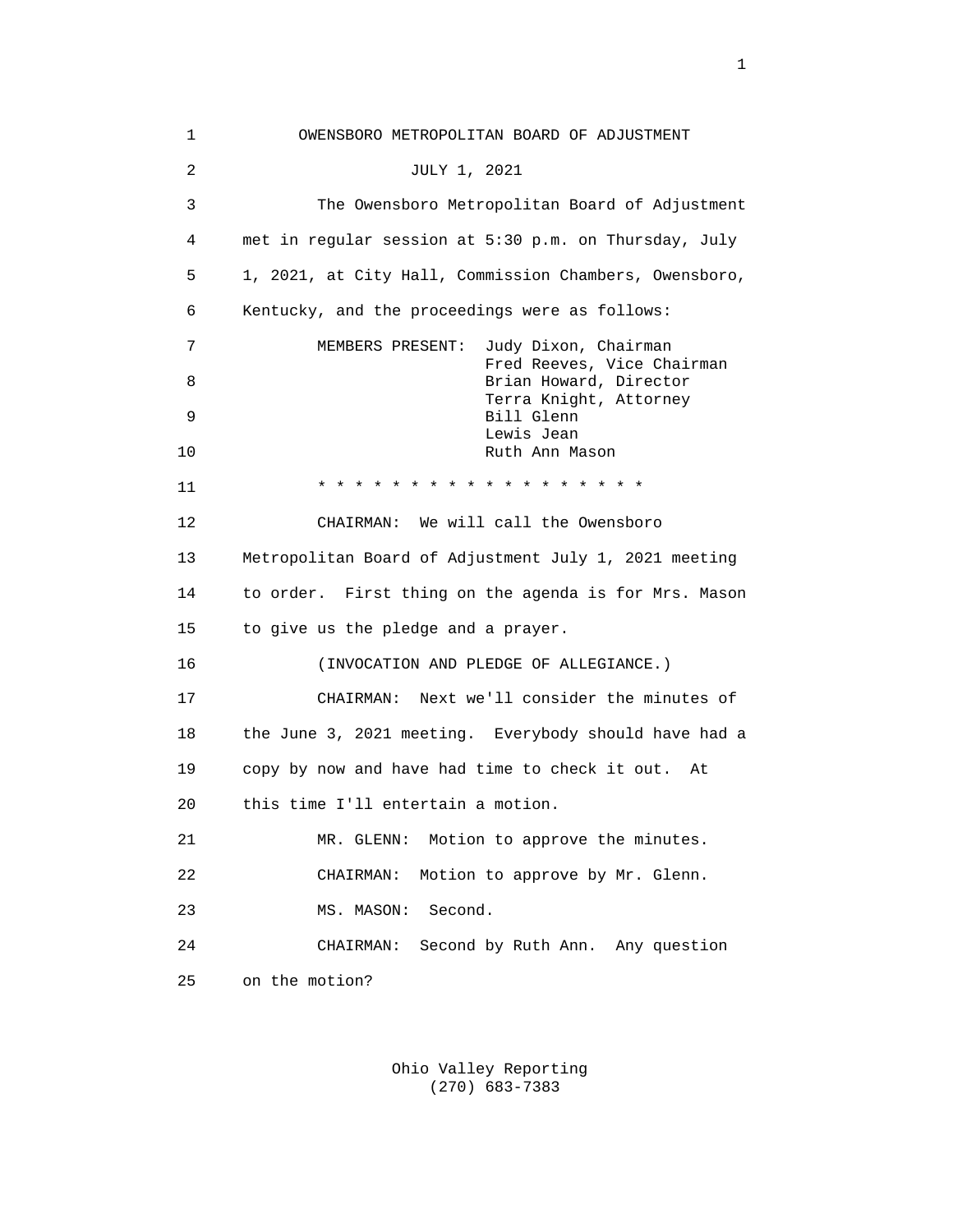1 (NO RESPONSE) 2 CHAIRMAN: All in favor of the motion raise 3 your right hand. 4 (ALL BOARD MEMBERS PRESENT RESPONDED AYE.) 5 CHAIRMAN: Motion carries unanimously. 6 Item Number 2, Mr. Howard. 7 -------------------------------------------- 8 CONDITIONAL USE PERMITS 9 ITEM 2 10 7601 Terminal Road, zoned I-2 Heavy Industrial Consider a request for a Conditional Use Permit in<br>11 order to construct a 2,400 square-foot detached order to construct a 2,400 square-foot detached structure within the floodway.<br>12 Reference: Zoning Ordinance A Reference: Zoning Ordinance Article 18, Section 18-4(b)3, 18-5(b)4, 18-6(b)3<br>13 Applicant: Gavilon Grain, LLC Applicant: Gavilon Grain, LLC 14 MS. KNIGHT: Please state your name for the 15 record. 16 MR. CRUM: Daniel Crum. 17 (DANIEL CRUM SWORN BY ATTORNEY.) 18 MR. CRUM: The subject property is a 92.95 19 acre parcel that is zoned I-2 Heavy Industrial and is 20 adjacent to A-R Rural Agricultural, I-1 Light 21 Industrial, I-2 Heavy Industrial, and R-1A 22 Single-Family Residential zoning. 23 OMPC records indicate that there has not been 24 any zoning map amendments for the subject property, 25 but the Board of Adjustment has granted seven previous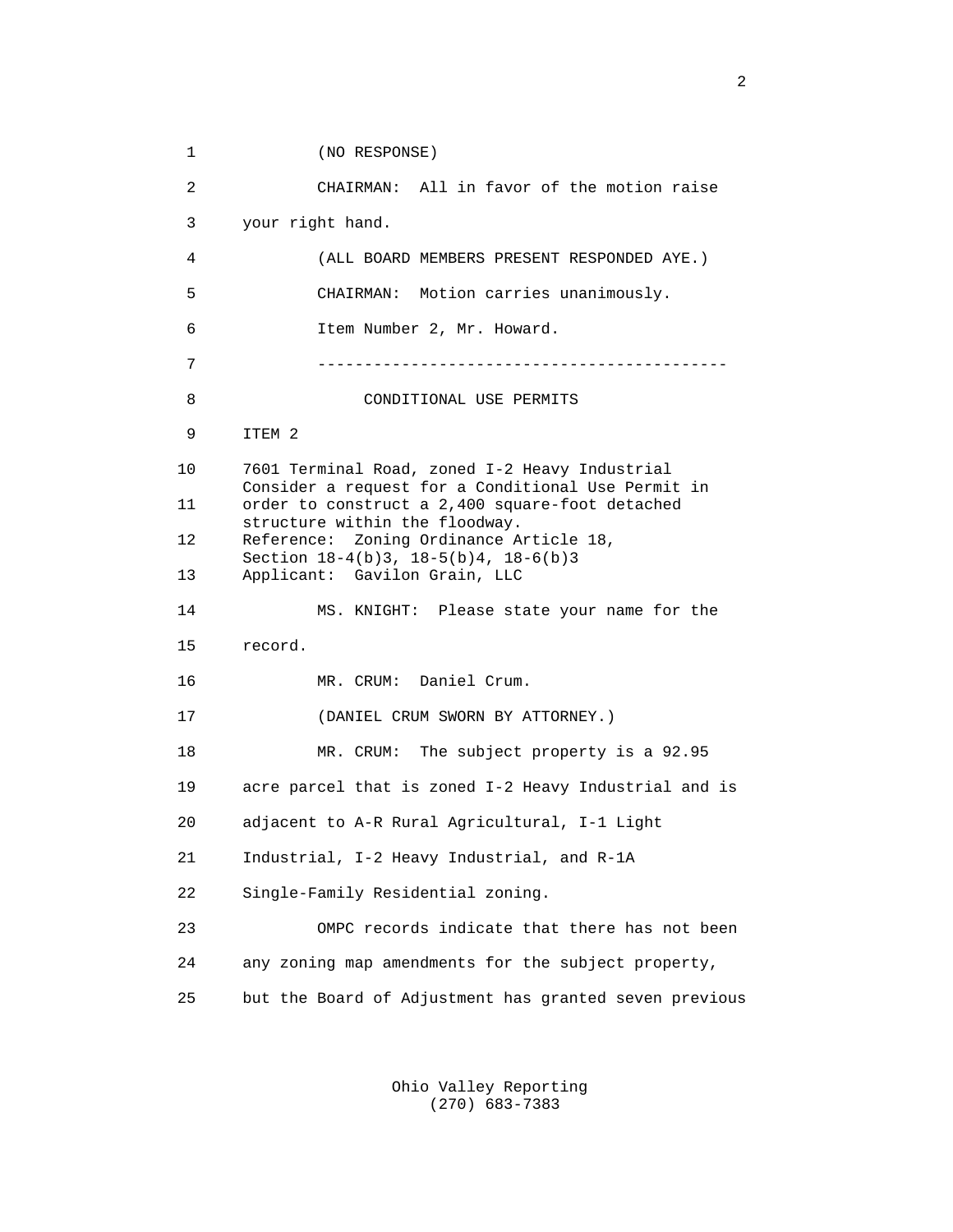1 Conditional Use Permits at this location.

| 2  | This request is for the construction of a              |
|----|--------------------------------------------------------|
| 3  | detached 2,400 square foot break room within the       |
| 4  | floodway. The applicant has obtained a required        |
| 5  | approval from the Kentucky Division of Water, U.S.     |
| 6  | Army Corp of Engineers and has provided a              |
| 7  | certification of no impact from a design professional. |
| 8  | If approved Staff recommends including the             |
| 9  | following condition:                                   |
| 10 | 1.<br>Obtain approval of an amended site plan or       |
| 11 | development plan; and,                                 |
| 12 | Obtain all necessary building, electrical<br>2.        |
| 13 | and HVAC permits, inspections and certificates of      |
| 14 | occupancy and compliance.                              |
| 15 | Staff would like to the enter the Staff Report         |
| 16 | into the record as Exhibit A.                          |
| 17 | Thank you.<br>CHAIRMAN:                                |
| 18 | Is there anyone here representing the                  |
| 19 | applicant?                                             |
| 20 | (NO RESPONSE)                                          |
| 21 | Is there anyone here who wishes to<br>CHAIRMAN:        |
| 22 | speak to this item?                                    |
| 23 | (NO RESPONSE)                                          |
| 24 | Hearing none I'll entertain a<br>CHAIRMAN:             |
| 25 | motion on this item.                                   |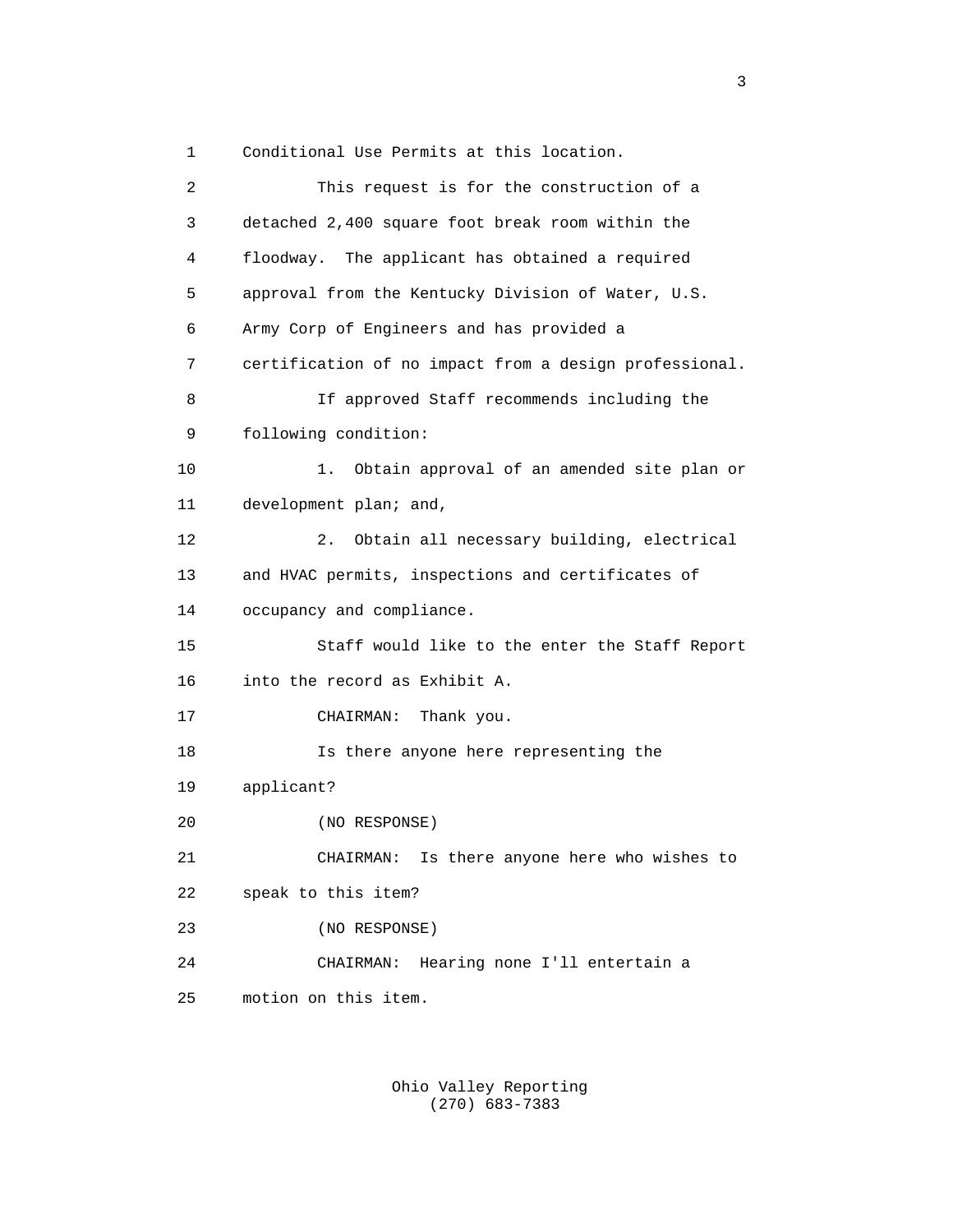1 MR. JEAN: I would like to make a motion to 2 approve this Conditional Use Permit based on the Staff 3 Report, the site visit, with the two conditions with 4 Findings of Fact 1) all the zoning ordinance 5 requirements have been met by the applicant, it is 6 consistent with the seven previous approved 7 Conditional Use Permits issued for this property, and 8 is compatible with the I-2 zoning in this area. 9 CHAIRMAN: We have a motion by Mr. Jean. 10 MR. REEVES: Second. 11 CHAIRMAN: Second by Mr. Reeves. Any question 12 on the motion? 13 (NO RESPONSE) 14 CHAIRMAN: All in favor of the motion raise 15 your right hand. 16 (ALL BOARD MEMBERS PRESENT RESPONDED AYE.) 17 CHAIRMAN: Motion carries unanimously. 18 Next item, Mr. Howard. 19 ITEM 3 20 2700 & 2708 Veach Road, 614 27th Street, zoned R-1C Single-Family Residential<br>21 Consider a request for a Consider a request for a Conditional Use Permit in order to operate a Buddist temple and parish house in<br>22 an R-1C Single-Family Residential zone. an R-1C Single-Family Residential zone. References: Zoning Ordinance Article 8, Section 8.2B4<br>23 Applicant: Nai S.P. Htaw & Hai H. Sein & Tan S. 23 Applicant: Nai S.P. Htaw & Hai H. Sein & Tan S. Hungsardone<br>24 24 25 MS. MASON: Madam Chairman, I need to recuse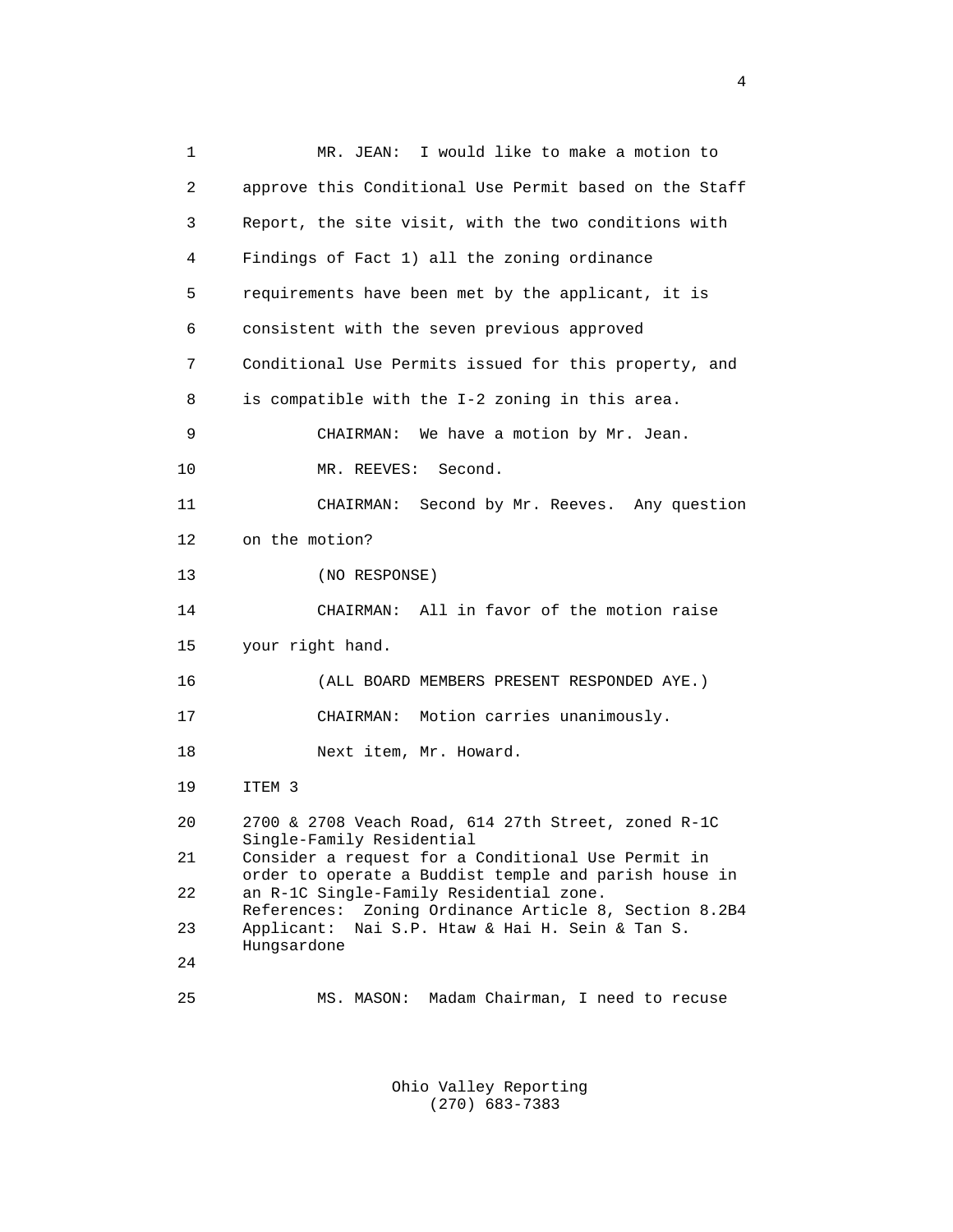1 myself as this property is a few doors down from the 2 business that we own.

3 CHAIRMAN: Okay.

 4 MR. CRUM: The subject property consists of 5 three parcels totaling 0.473 acres that are zoned R-1C 6 Single-Family Residential. In the immediate area, 7 other properties with R-1C Single-Family Residential 8 and B-4 General Business zonings can be found.

 9 The applicants wish to utilize the existing 10 single-family residence at this location as a parish 11 house and renovate the existing detached accessory 12 garage to a temple that is approximately 1,500 square 13 feet in size.

 14 Using the detached garage as a temple would 15 require the building to be principal setbacks, which 16 in this case are 5-feet from the side and 20-feet from 17 the rear property line.

 18 As the structure's current location doesn't 19 meet principal setbacks, a Variance from setback 20 requirement as well as compliance building code would 21 be required if the structure is used as a temple or 22 any other reason.

 23 The site plan submitted with the request shows 24 a 24-foot two-way commercial drive from East 27th 25 Street leading to parking areas, as well as existing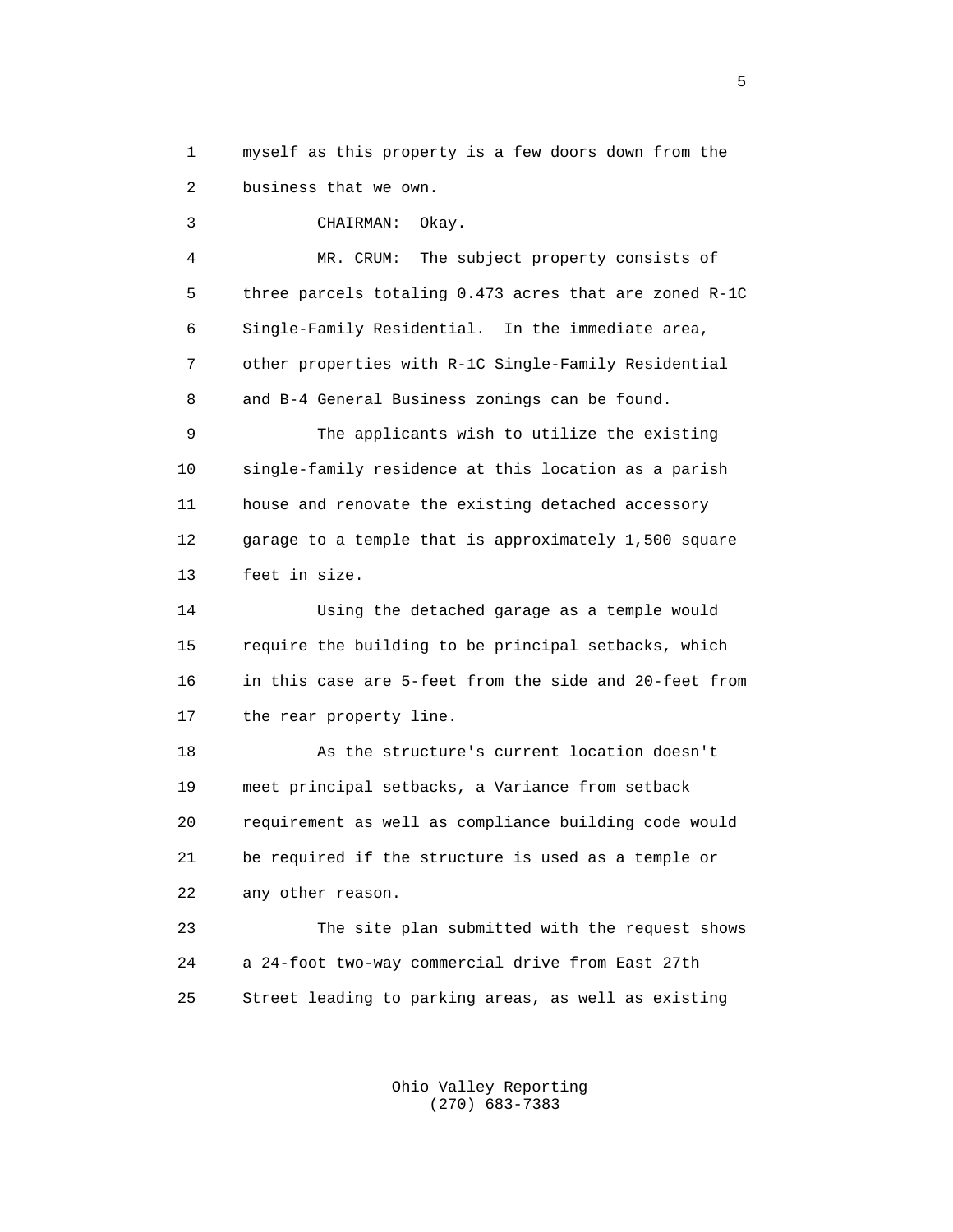1 residential drive. Access to the site is going to be 2 limited to East 27th Street with no access to Veach 3 Road permitted. 4 Based on the 25 person maximum capacity 5 indicated by the applicant, the five proposed paved 6 parking spaces are sufficient to meet parking 7 requirements at the temple and the two existing 8 residential spaces are sufficient to meet parking 9 needs for the parish house. 10 Parking area here is screened from view from 11 residential properties at East 27th Street by 12 landscaping. 13 If the Board moves to approve this request, 14 Staff recommends including the following special 15 conditions: 16 1. Obtain approval of minor subdivision plat 17 consolidating the subject property. 18 2. Obtain a Variance from the OMBA in order 19 to reduce the building setbacks for principal 20 buildings if the existing detached structure is 21 utilized as a temple or any other use. 22 3. Obtain approval of a site plan. 23 4. No direct access to Veach Road shall be 24 permitted. Access to the subject property shall be 25 limited to East 27th Avenue.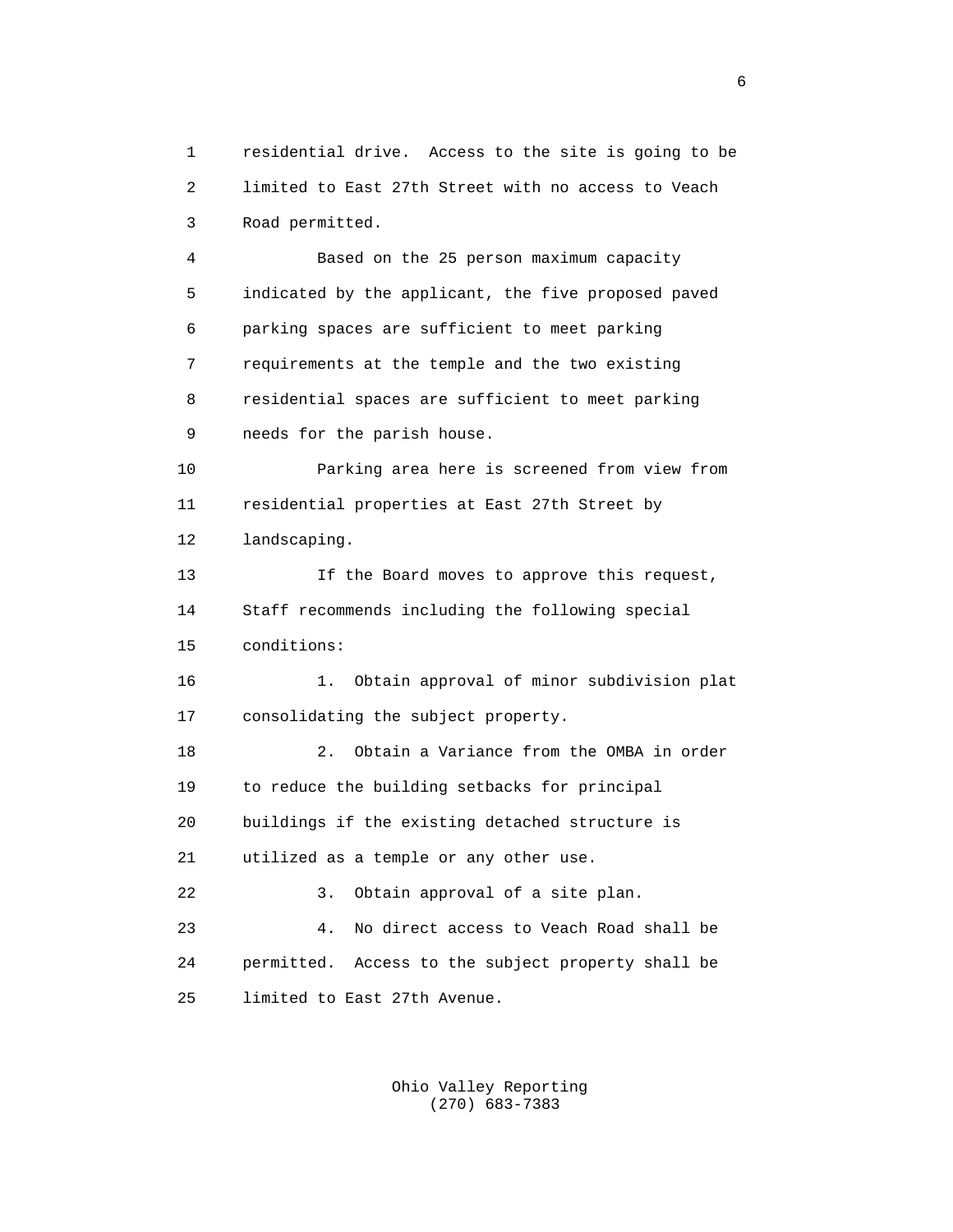1 5. Obtain all necessary building, electrical 2 and HVAC permits, inspections and certificates of 3 occupancy and compliance. 4 Staff would like to enter the Staff Report 5 into the record as Exhibit B. 6 CHAIRMAN: Thank you. 7 Now, is there anyone here representing the 8 applicant? 9 (NO RESPONSE) 10 CHAIRMAN: Is there anyone here that wants to 11 speak to this item? 12 (NO RESPONSE) 13 CHAIRMAN: Is there anyone on the Board that 14 wants to address this item? 15 MR. REEVES: I have a question, if I can find 16 what it was now. 17 If they have to have -- are they going to have 18 to come back a second time to get the variances for 19 the building setback or is that part of this 20 application? 21 MR. HOWARD: No. They would be required to -- 22 if they're going to utilize that, what has been 23 accessory structure for any type of principal use, 24 then, yes, they would have to come back and get a 25 variance.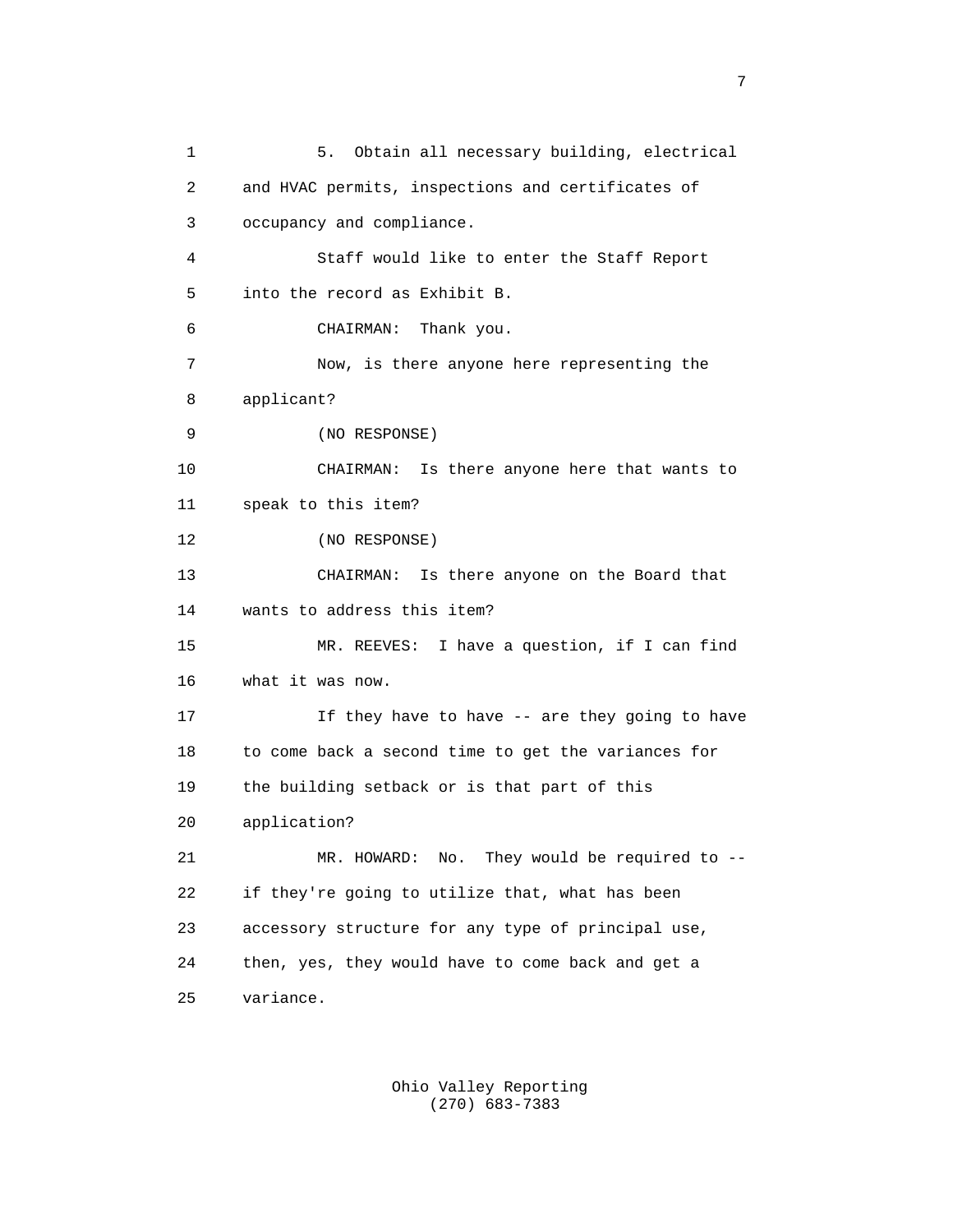1 MR. REEVES: That answers my question. 2 CHAIRMAN: Any other questions? 3 (NO RESPONSE) 4 CHAIRMAN: Do I hear a motion on the 5 Conditional Use Permit request? 6 MR. GLENN: I would like to make a motion to 7 approve this Conditional Use Permit based on the 8 findings presented here tonight and that they meet the 9 five special conditions that are listed. 10 CHAIRMAN: We have a motion by Mr. Glenn. Do 11 I hear a second? 12 MR. REEVES: Second. 13 CHAIRMAN: Second by Mr. Reeves. Any question 14 on the motion? 15 (NO RESPONSE) 16 CHAIRMAN: All in favor of the motion raise 17 your right hand. 18 (ALL BOARD MEMBERS PRESENT - WITH RUTH ANN 19 MASON RECUSING HERSELF - RESPONDED AYE.) 20 CHAIRMAN: Motion carries unanimously. 21 Next item. 22 ---------------------------------------------- 23 VARIANCES 24 ITEM 4 25 2810 Frederica Street, zoned B-4 General Business Consider a request for a Variance in order to reduce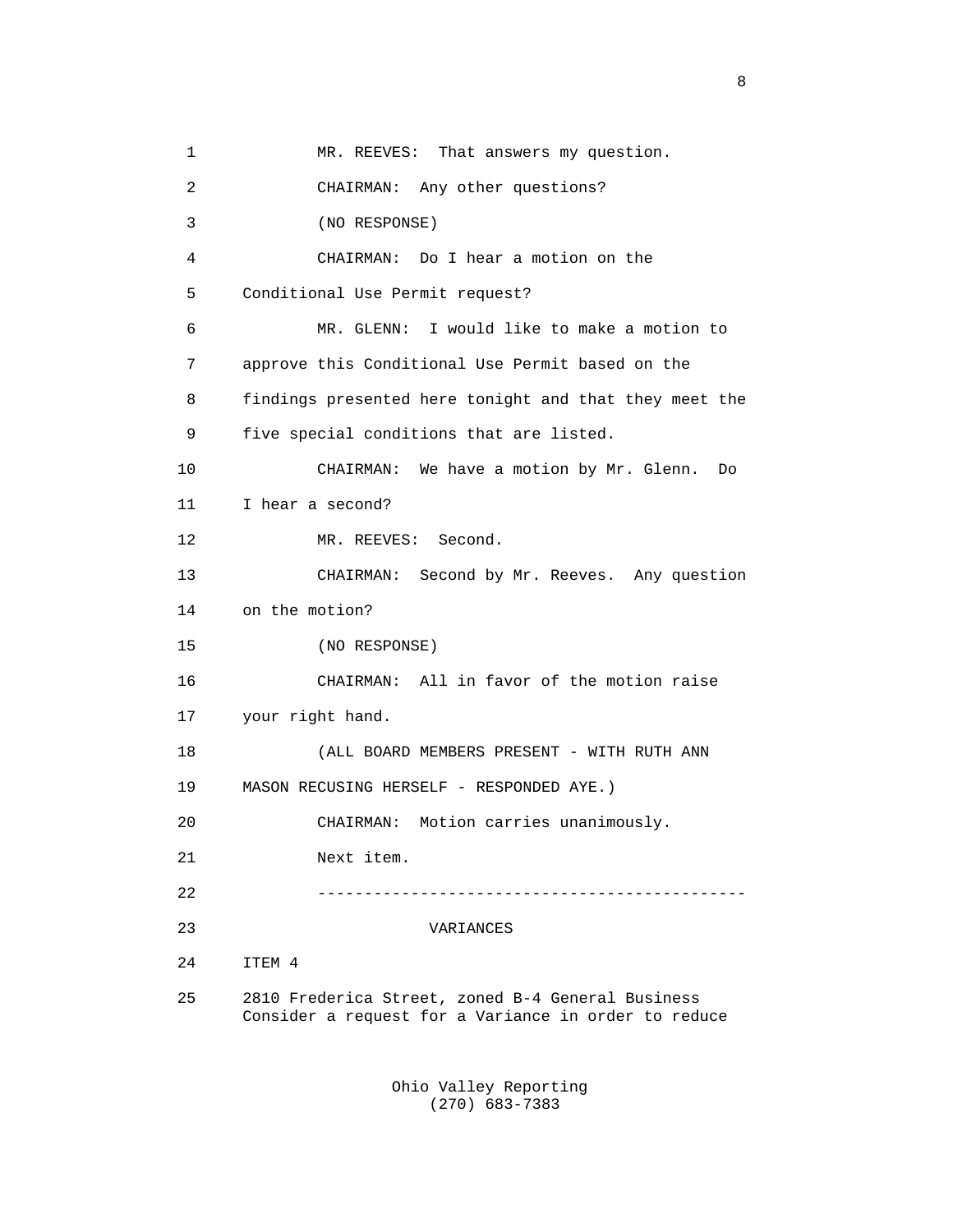1 the required side street yard building setback along Emory Drive from 25-feet from the property line to<br>2 16 25-feet from the property line and to reduce the 2 16.25-feet from the property line, and to reduce the distance of a non-residential driveway from the<br>3 right-of-way of an intersecting street from 50right-of-way of an intersecting street from 50-feet to 14-feet 4 References: Zoning Ordinance Article 8, Section 8.5.16(c), Article 13, Section 13.22<br>5 Applicant: Tracy and Debra Thacker Applicant: Tracy and Debra Thacker 6 MR. CRUM: This is a narrow corner parcel 7 zoned B-4 General Business located at the intersection 8 of Frederica Street, Emory Drive and Yale Place. 9 This site was the previous location of U.S. 10 Bank which was demolished in 2021. 11 It's the applicant's intent to construct a 12 4,037 square foot financial office building at this 13 location and reconfigure parking areas and side 14 access. As a local roadway, the ordinance requires a 15 25-foot building setback from Emory Drive; however, 16 the structure shown in the submitted site plan is only 17 16.25-feet from Emory Drive requiring a variance. 18 This is however an improvement of the previous 19 structure at this location which was located as close 20 as 7 1/2 feet to Emory Drive. The nearby property at 21 527 Emory Drive also encroaches into the required 22 building setbacks as well. 23 Staff finds that granting this Variance to 24 reduce the required side street building setback will

25 not adversely affect the public health, safety or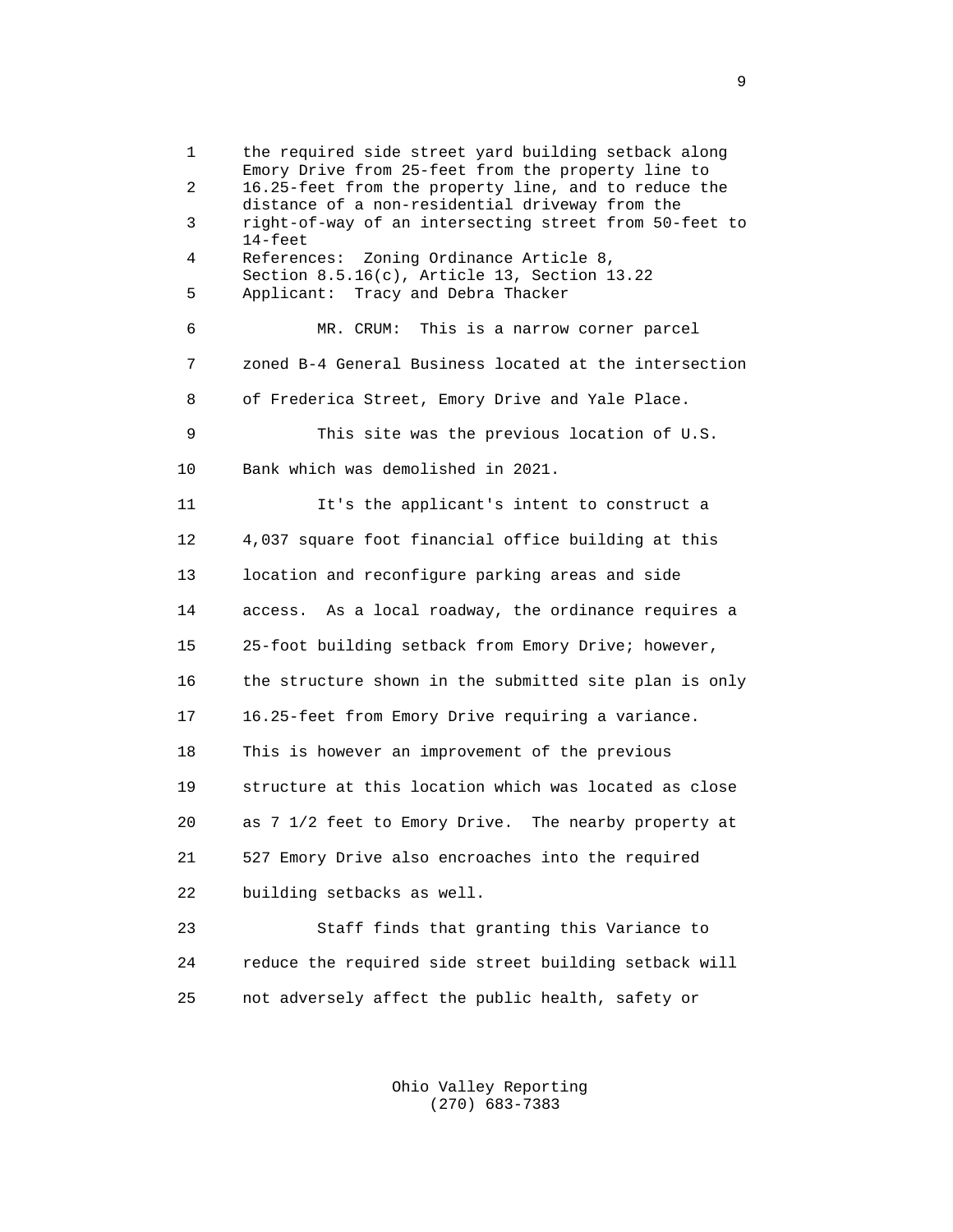1 welfare because the proposed structure will maintain 2 at least 10-feet from the road right-of-way. It will 3 not alter the essential character of the general 4 vicinity because the adjacent property at 527 Emory 5 Drive encroaches further into the required Emory Drive 6 building setback than the proposed structure. It will 7 not cause a hazard or a nuisance to the public because 8 the proposed building will be setback further than the 9 previous structure at this location; and, will not 10 allow an unreasonable circumvention of the 11 requirements of the zoning regulations because this is 12 a narrow corner lot, which significantly limits where 13 the structure can be located.

 14 The applicant is also requesting a variance in 15 order to modify the site access point. Currently, the 16 property has a 40-foot wide access to Emory, as well 17 as a 84-foot wide access point to Yale Place. The 18 applicant wishes to close the access point on Emory 19 Drive and reconfigure the 84-foot wide Yale Place 20 access point into two 16-foot wide access points, one 21 of which is located less than 50 feet from the Emory 22 Drive intersection.

 23 Staff finds that granting this variance to 24 allow an access point within 50-feet of an 25 intersecting street will not adversely affect the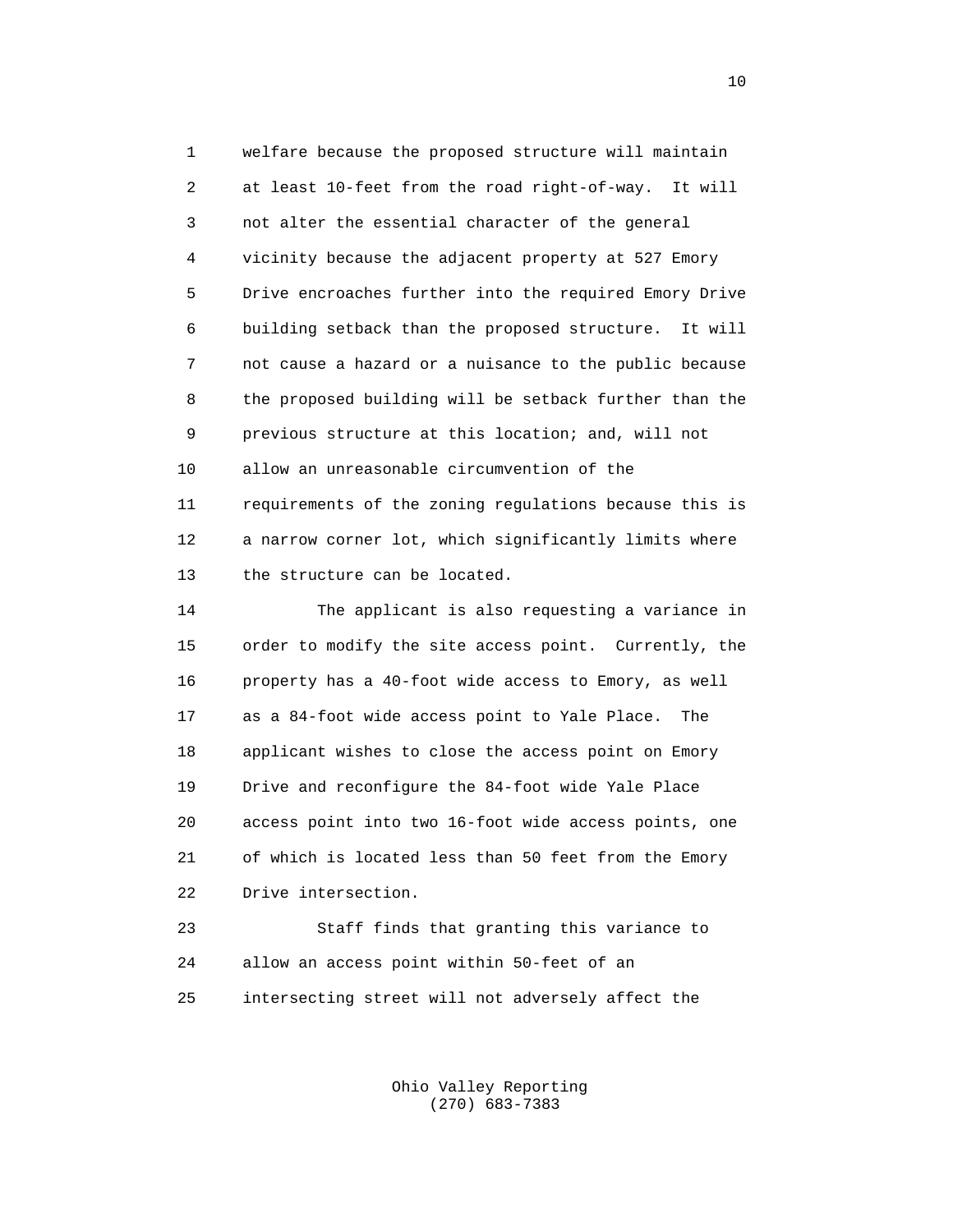1 public health, safety or welfare because this request 2 will result in an increase in distance from the 3 property's access point to the intersection at Emory 4 Drive. It will not alter the essential character of 5 the general area because the previous access point was 6 much closer to Emory Dive; it will not cause a hazard 7 or a nuisance to the public because the proposed 8 defined access points with improvements will be less 9 hazardous than the property's undefined access point; 10 and, it will not allow an unreasonable circumvention 11 of the requirements of the zoning regulations because 12 the subject property is a narrow corner lot, which 13 significantly limits where access points can be 14 located. 15 With that staff recommends approval with the 16 following conditions: 17 1. Obtain approval of a Site Plan or Final 18 Development Plan; and, 19 2. Obtain all necessary building, electrical 20 and HVAC permits, inspections and certificates of 21 occupancy and compliance. 22 Staff would like to enter the Staff Report 23 into the record as Exhibit C. 24 CHAIRMAN: Thank you. 25 Is there anyone here representing the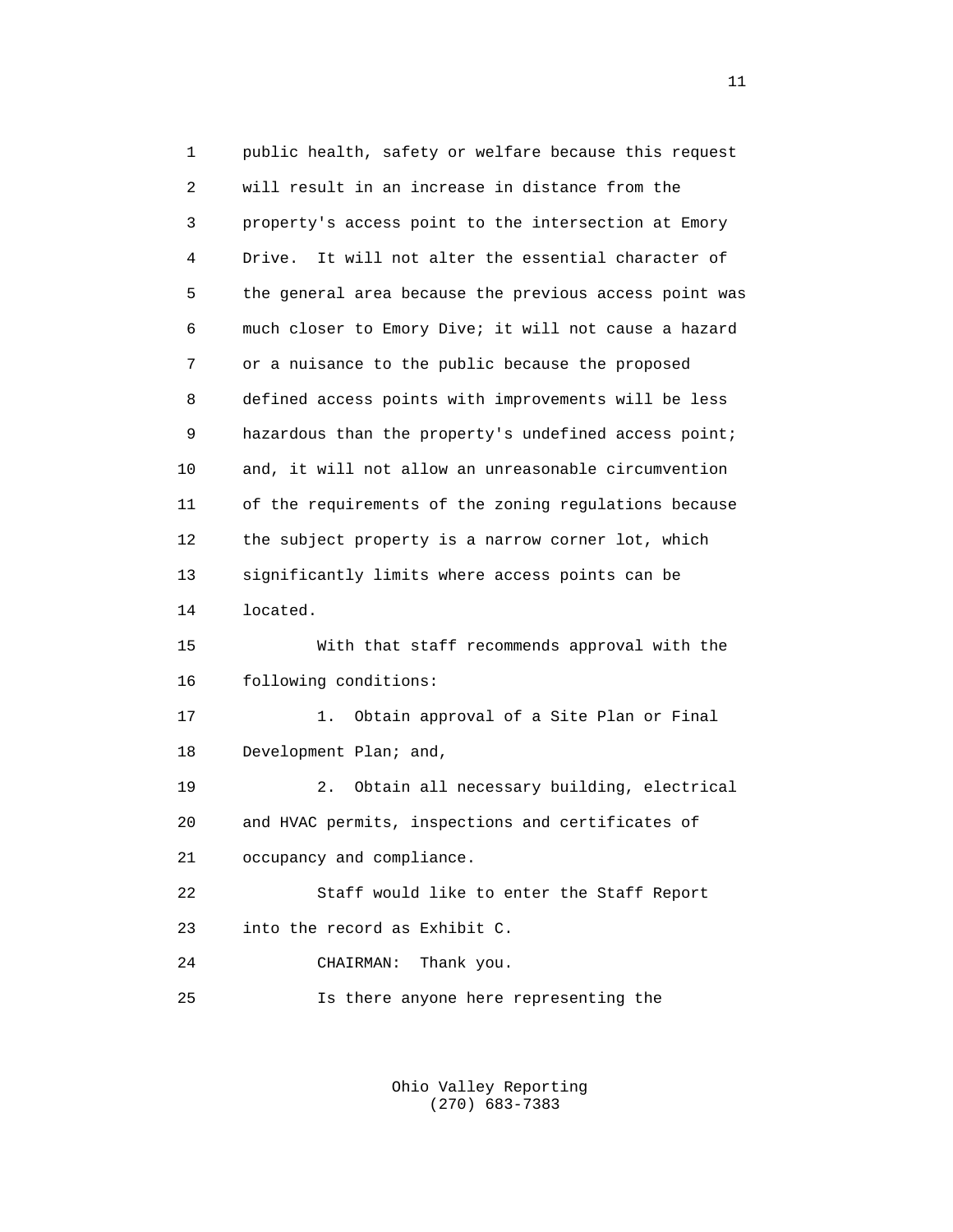1 applicant?

 2 MR. LITTLEPAGE: Good evening. T. Tommy 3 Littlepage on behalf of the applicant, 611 Frederica 4 Street, 42301. 5 I am joined today by the applicant Debra 6 Thacker and also the surveyor David Weaver with Bryant 7 Engineering if there are any questions. 8 CHAIRMAN: Is there anyone in the audience 9 that has a comment or a question on this? 10 (NO RESPONSE) 11 CHAIRMAN: Anyone on the Board? 12 (NO RESPONSE) 13 CHAIRMAN: If not I'll entertain a motion. 14 MR. REEVES: I will make a motion based on a 15 site visit and various findings of fact. One, the 16 relationship to the required side street building 17 setback along Emory Drive and the four findings, with 18 Conditions 1 and 2. 19 CHAIRMAN: We have a motion by Mr. Reeves. Do 20 I hear a second? 21 MS. MASON: Second. 22 CHAIRMAN: Second by Ms. Mason. Any question 23 on the motion? 24 (NO RESPONSE) 25 CHAIRMAN: All in favor of the motion raise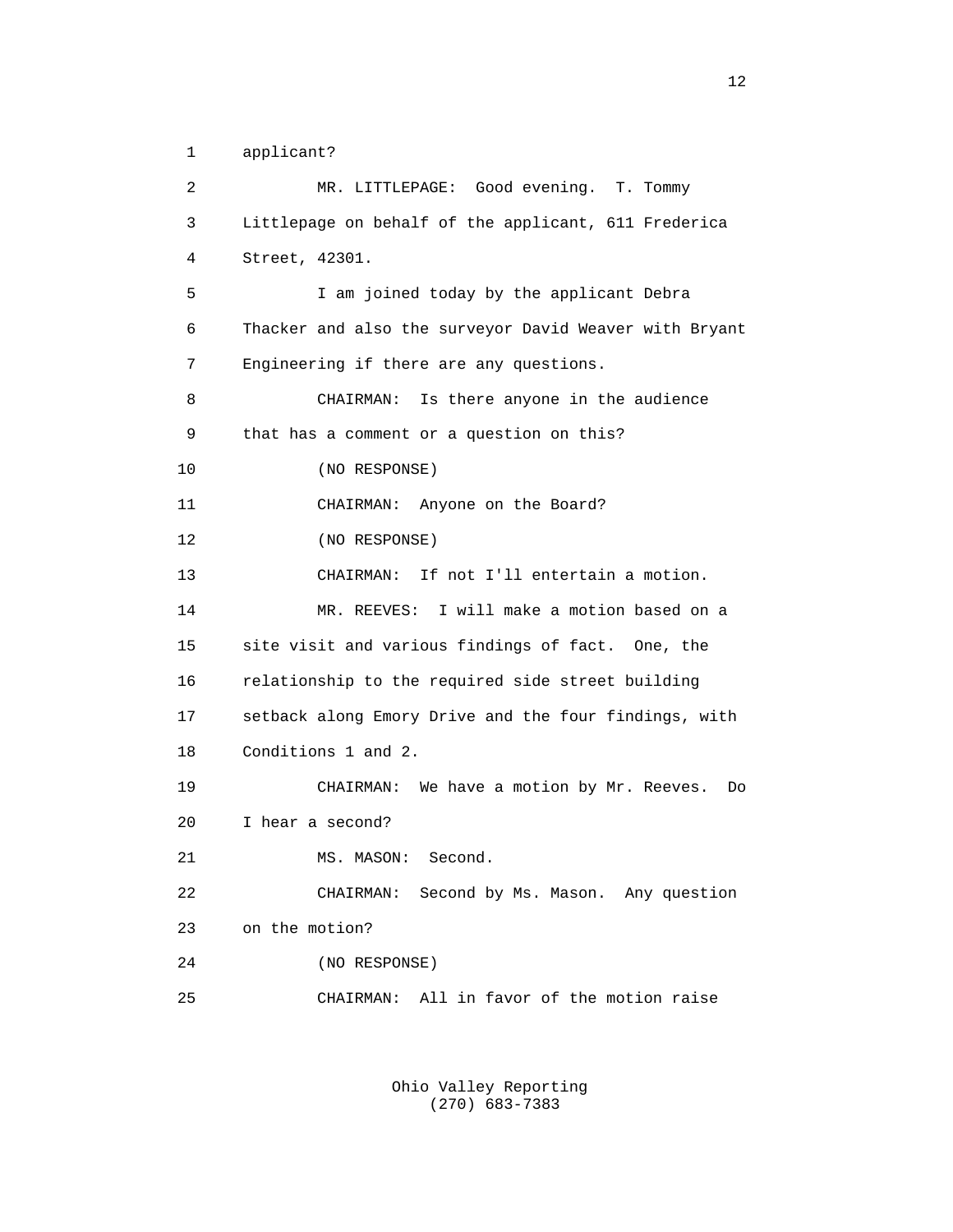1 your right hand. 2 (ALL BOARD MEMBERS PRESENT RESPONDED AYE.) 3 CHAIRMAN: Motion carries unanimously. 4 Next item, Mr. Howard. 5 ITEM 5 6 1731 West Parrish Avenue, zoned B-4 General Business Consider a request for a Variance in order to reduce<br>The required roadway buffer along West Parrish Avenue the required roadway buffer along West Parrish Avenue from 60-feet from the street centerline to 30-feet<br>8 from the street centerline. Reference: Zoning Ordinance Article 13,<br>9 Section 13.6221 9 Section 13.6221 Applicant: BHW Properties, LLC; Winn Leasing Corp 10 10 11 MR. CRUM: The subject property is a 2.616 12 acre lot that is zoned B-4 General Business and 13 located at the intersection of West Parrish Avenue, 14 Independence Avenue and Werner Avenue. 15 The site is the remainder of a commercial 16 strip center; however, all of the structures within 17 the center were demolished around 2015 with the 18 exception of the remaining detached commercial 19 structure to the north. 20 The applicant intends to subdivide a 0.708 21 acre portion of the southwest corner of this parcel in 22 order to develop a Dollar Tree use in the footprint of 23 the previous commercial strip center, as shown on the 24 submitted site plan. 25 As a new development, they are to comply with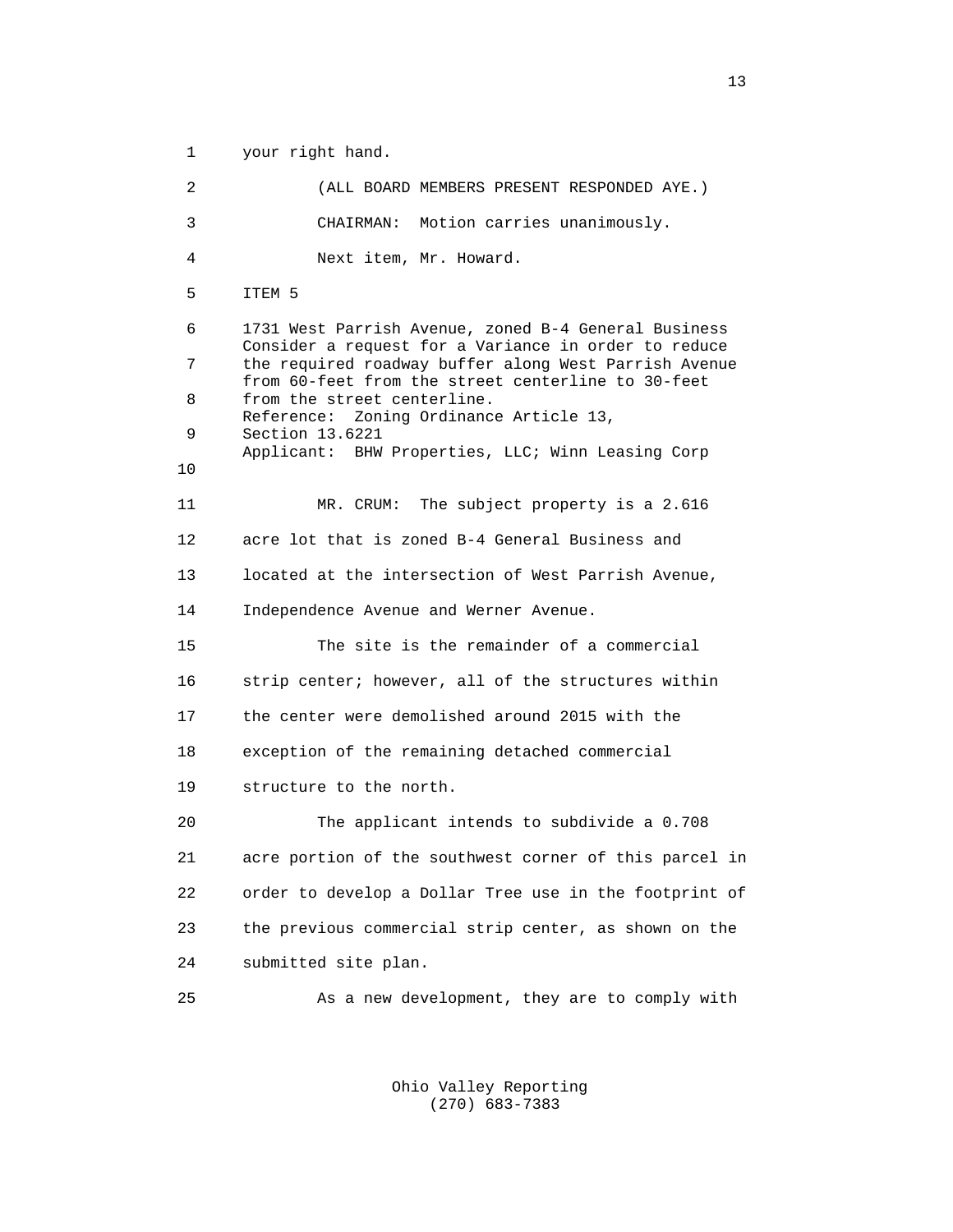1 the 75-foot building setback and a 60-foot roadway 2 buffer from West Parrish Avenue, and a 25-foot setback 3 from Independence Avenue. The proposed structure 4 meets all the requirements; however, half of the 5 site's park and accompanying landscaping is located 6 within the West Parrish Avenue roadway buffer, which 7 is not permitted.

 8 In this portion of West Parrish Avenue from 9 Frederica Street to Bosley Road, five other legal 10 non-conforming commercial properties have structures 11 or parking areas that are located near the road 12 right-of-way, significantly encroaching into the 13 required roadway buffer. In addition, in 2018 the 14 Board granted a variance for new construction to 15 reduce the front building setback and roadway buffer 16 to 55-feet for the adjacent property at 1805 West 17 Parrish Avenue.

 18 Staff finds that granting this variance will 19 not adversely affect the public health, safety or 20 welfare because the building setback along 21 Independence Avenue and West Parrish Avenue are being 22 upheld, limiting traffic visibility concerns at the 23 intersection. Granting this variance will not alter 24 the essential character of the general vicinity 25 because this property has historically contained a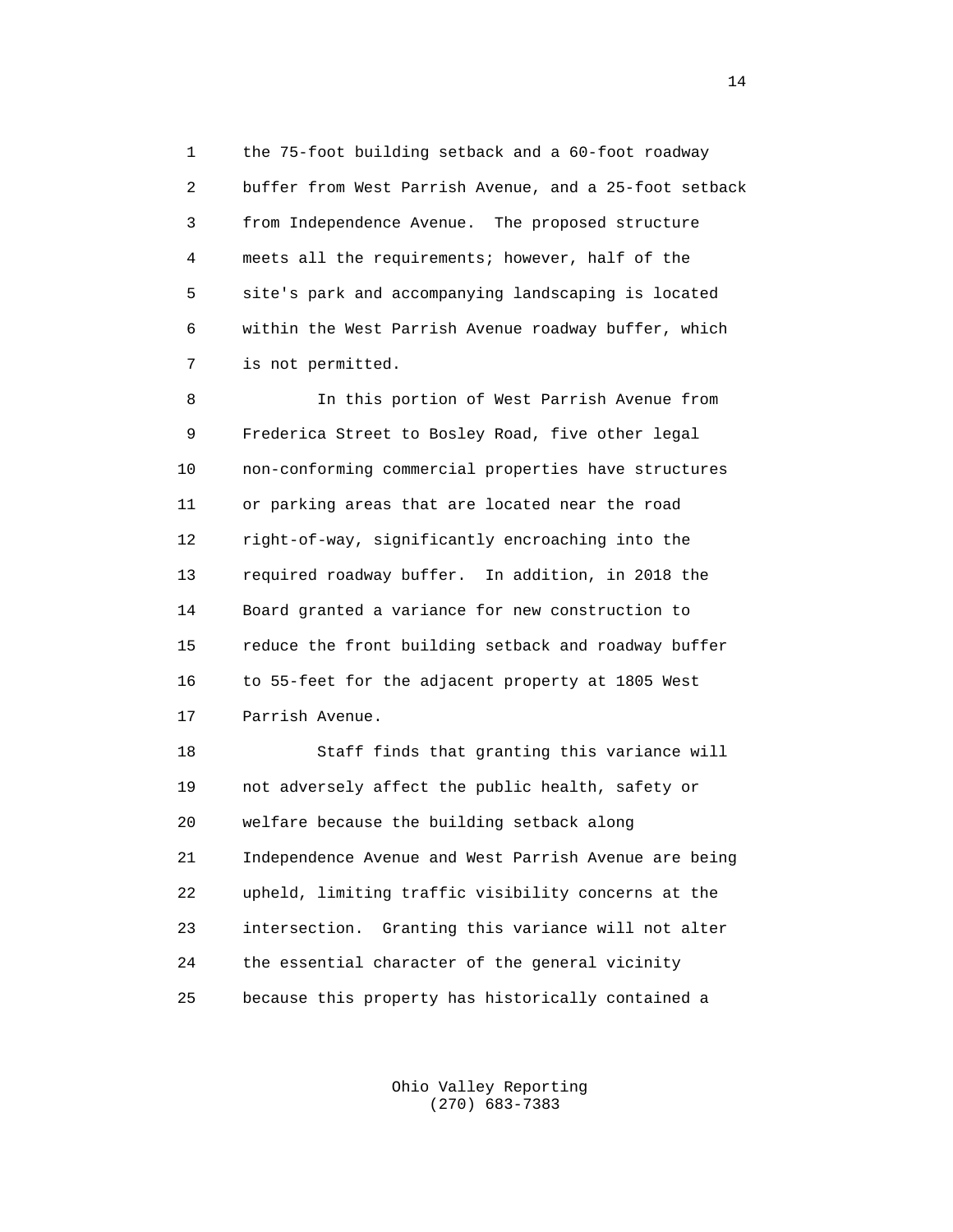1 commercial development with structures and required 2 parking that are located near the road right-of-way 3 line. It will not cause a hazard or nuisance to the 4 public because neither the Metropolitan Transportation 5 Plan or Transportation Improvement Plan currently 6 designate this portion of West Parrish Avenue for any 7 future roadway improvements. It will not allowance an 8 unreasonable circumvention of the requirements of the 9 zoning regulations because the proposed development is 10 a unique situation where the applicant is 11 re-establishing and improving a use in the footprint 12 of the site's previous legal non-conforming 13 development, and due to this unique situation this 14 request should not create precedence for other 15 developments. 16 Staff recommends approval with the following 17 conditions for the use: 18 1. Obtain approval of a Site Plan or Final 19 Development Plan; 20 2. Obtain all necessary building, electrical 21 and HVAC permits and inspections and certificates of 22 occupancy and compliance. 23 Staff would like to enter the Staff Report 24 into the record as Exhibit D. 25 CHAIRMAN: Thank you.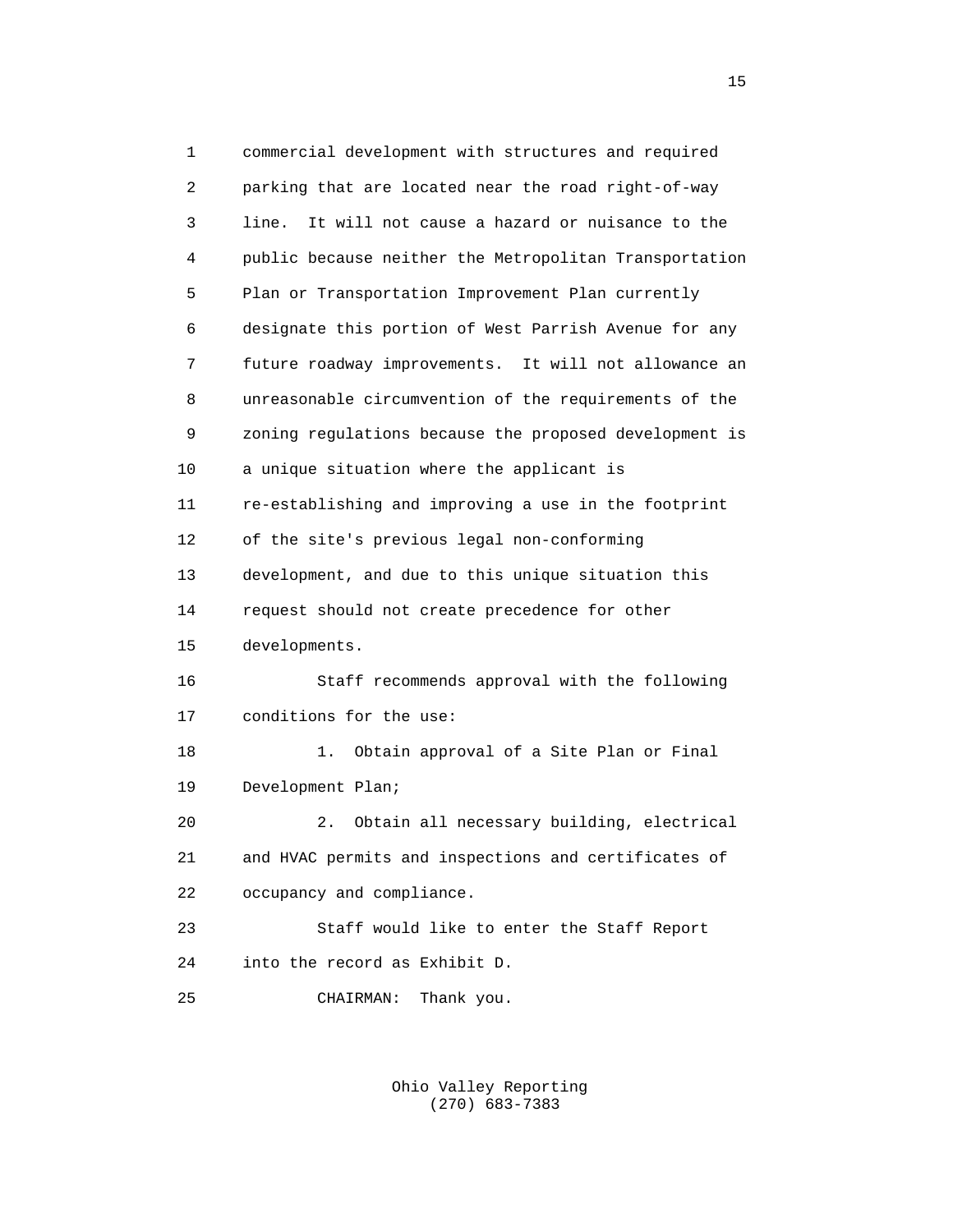1 Is there anyone in the audience needing to 2 address this item? 3 MS. KNIGHT: If you could state your name for 4 the record, please. 5 MR. GOINS: I'm Jason Goins. I'm with 6 Siteworx in Paducah, Kentucky. I'm the engineer here 7 presenting the applicant. I also have a 8 representative from BHW Properties here, Mike Wiles. 9 MS. KNIGHT: Let me go ahead and swear you in. 10 (JASON JOINS SWORN BY ATTORNEY.) 11 CHAIRMAN: Does anyone have questions of the 12 applicant? 13 Please come up and speak. 14 MS. KNIGHT: Sir, if you could state your name 15 for the record, please. 16 MR. EVANS: William Evans. 17 (WILLIAM EVANS SWORN BY ATTORNEY.) 18 MR. EVANS: William Evans. I live on Werner 19 Avenue across from this site. I'm wondering if 20 there's going to be a street running from Independence 21 over to Werner Avenue. There's a property there 22 that's wide open. People have been using it as a 23 street. They come out where the old Eagle's Club is. 24 Makes a lot of noise and dirt. 25 CHAIRMAN: Did you understand his question?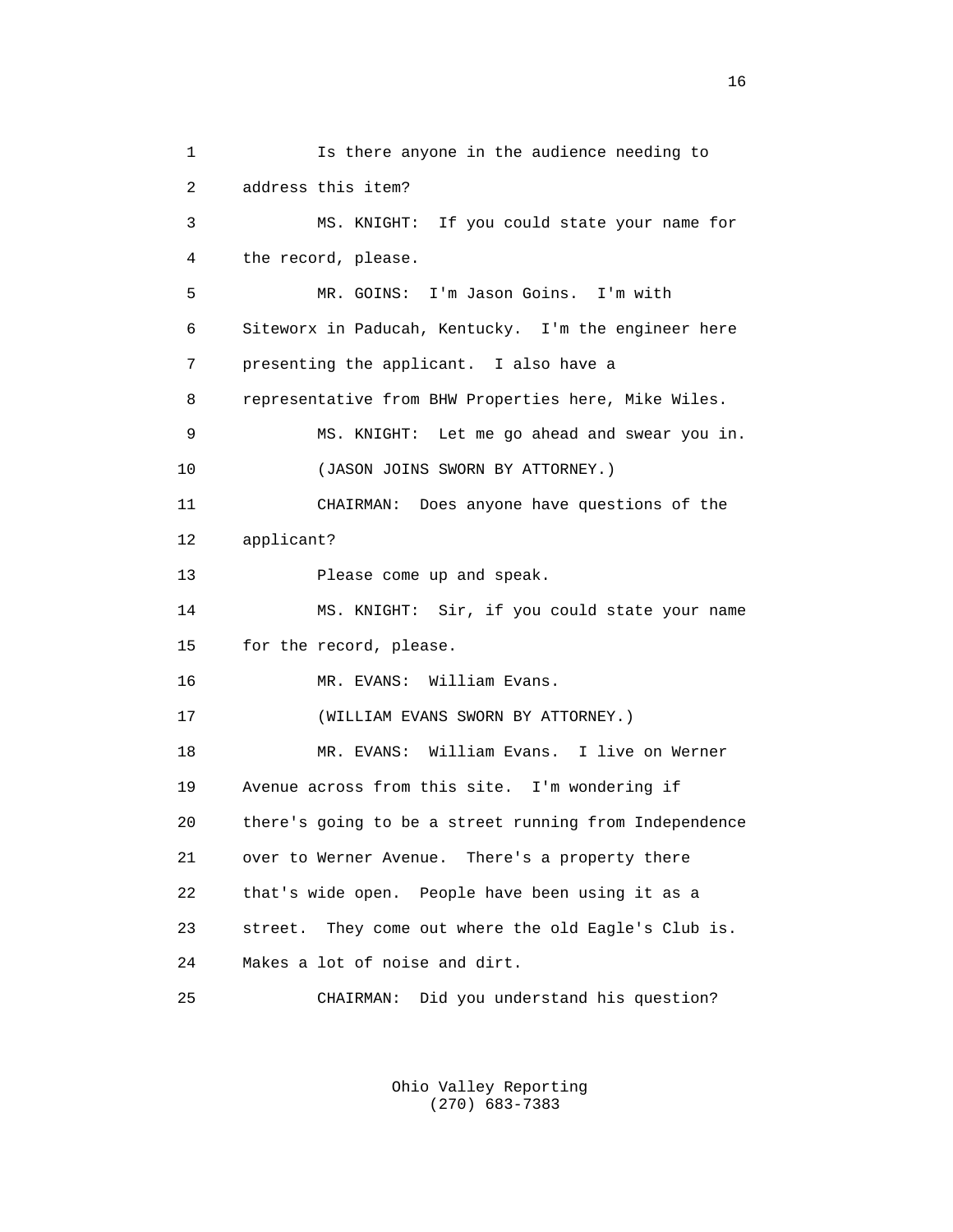1 MR. GOINS: I think so. We will be utilizing 2 the existing curb gutter, insurance office off of 3 Independence Avenue. That would be a rear access for 4 our development, but I really can't speak of through 5 traffic that might go over to the east to Werner 6 Avenue. That will not be necessary for our 7 development. 8 CHAIRMAN: Do you have any other questions of 9 him? 10 MR. EVANS: No. 11 CHAIRMAN: Does that satisfy you? 12 MR. EVANS: That's good enough. 13 MR. HOWARD: We do have a site plan. It's up 14 on the screen. If you would like to see a paper copy 15 of it, we can bring one over to you. Melissa can 16 bring it just so you can see what they're proposing. 17 As he said, they're only developing a small 18 portion of it. The rest of it is going to remain 19 undeveloped at this point. 20 MR. EVANS: Okay. Thank you. 21 CHAIRMAN: Thank you. 22 Anyone else have questions or comments 23 regarding this application? 24 (NO RESPONSE) 25 CHAIRMAN: Anyone on the Board?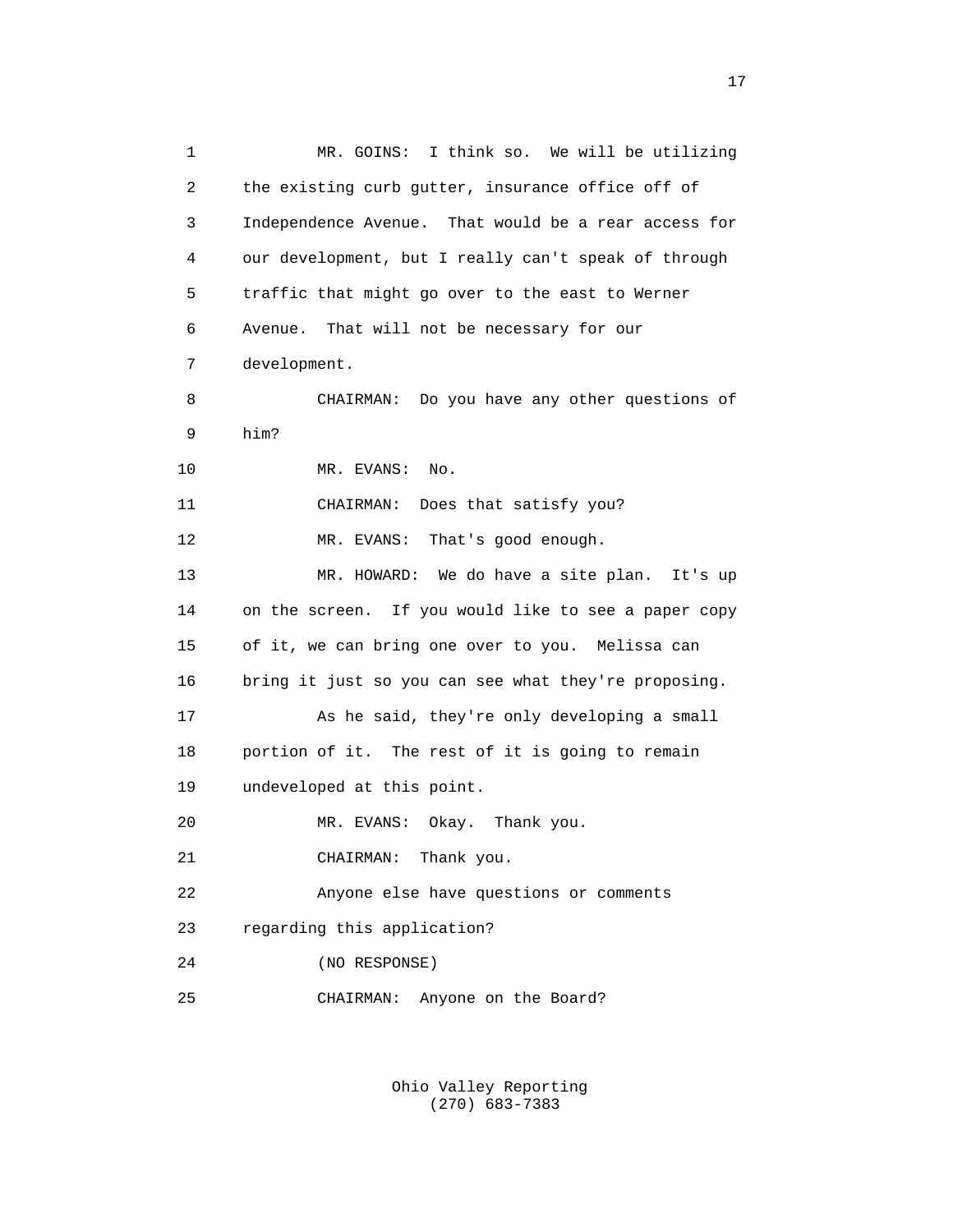1 (NO RESPONSE)

 2 CHAIRMAN: I'll entertain a motion. 3 Mr. Glenn. 4 MR. GLENN: I would make a motion to approve 5 this variance based on the findings presented here 6 tonight; specifically the fact that the property that 7 used to be there sat almost onto Parrish Avenue, and

 9 time also, and the fact that they should meet the two 10 conditions that are listed.

8 that in 2018 there was a variance approved at that

11 CHAIRMAN: Thank you.

12 MR. JEAN: Second.

 13 CHAIRMAN: Second by Mr. Jean. Any questions 14 on the motion?

15 (NO RESPONSE)

16 CHAIRMAN: All in favor of the motion raise

17 your right hand.

18 (ALL BOARD MEMBERS PRESENT RESPONDED AYE.)

19 CHAIRMAN: Motion carries unanimously.

20 ITEM 6

 21 2045 Planeview Drive, zoned I-1 Light Industrial Consider a request for a Variance in order to reduce<br>22 the required front requlatory building setback from the required front regulatory building setback from 25-feet to 10-feet, reduce the rear yard building 23 setback from 20-feet from the property line to 10-feet from the property line, and to eliminate required<br>24 Iandscaping consisting of one tree per 40-feet whe landscaping consisting of one tree per 40-feet where the property adjoins residential zoning.<br>25 Reference: Zoning Ordinance Article 8. Reference: Zoning Ordinance Article 8, Sections 8.5.3(c), 8.5.3(e); Article 17, Section 17.311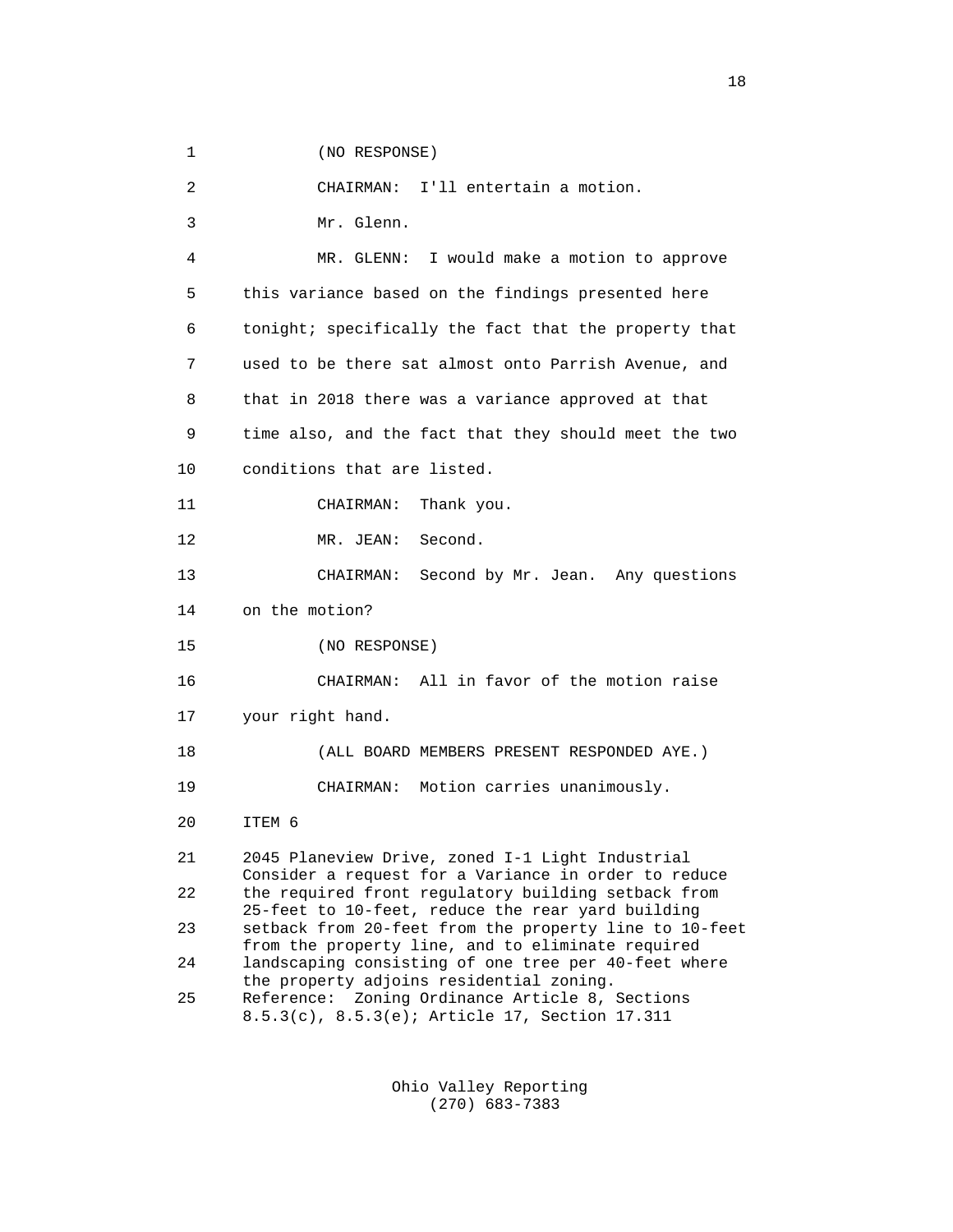1 Applicant: DMCR Properties, LLC

|   | MR. CRUM: The subject property is a 4.918               |
|---|---------------------------------------------------------|
|   | 3 acre vacant parcel that is zoned I-1 Light Industrial |
| 4 | and is located on Planeview Drive, stemming from Old    |
|   | 5 Calhoun Road.                                         |
|   |                                                         |

 6 A minor subdivision plat approved earlier in 7 2021 created the subject parcel and established an 8 access easement along Planeview Drive to provide the 9 land-locked subject property and adjacent residential 10 properties with access to Old Calhoun Road. This 11 easement extends 25-feet from the east side of 12 Planeview Drive and includes a 25-foot regulatory 13 building setback from the easement's edge. This 14 particular easement and building setback sizes were 15 chosen to ensure that there was sufficient room 16 obtained in the event that Planeview Drive was ever 17 developed into a public roadway and to ensure that any 18 new construction along Planeview Drive could meet 19 future required setbacks for the potential road 20 right-of-way. In total, the easement and building 21 setback within 50-feet of the subject property's 22 frontage along Planeview Drive not building buildable. 23 The applicant seeks to reduce the regulatory building 24 setback from 25-feet to 10-feet in order to obtain 25 more buildable area. The applicant is also requesting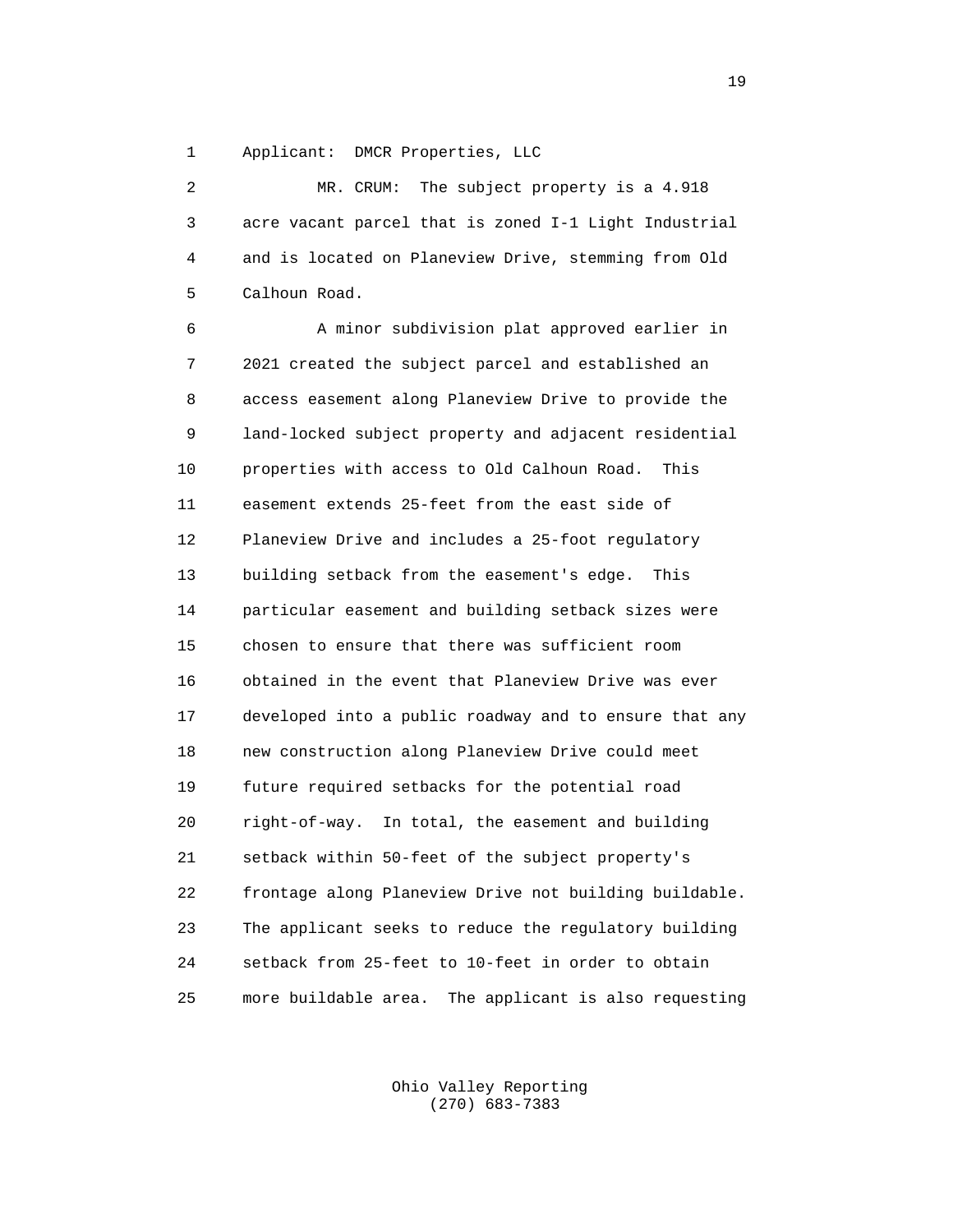1 to reduce the rear setback from 20-feet to 10-feet 2 along the shared property line with the 3 Owensboro-Daviess County Regional Airport. Typically 4 the zoning ordinance does not require rear building 5 setback when industrial and commercial uses 6 subsequently adjoin one another. However, because the 7 airport is agricultural zoning instead of commercial 8 zoning, at 20-foot setback is required.

 9 The requested variance to reduce the front and 10 rear building setbacks will not adversely affect the 11 public health, safety or welfare because all future 12 structures will maintain at least 10-feet from the 13 potential road right-of-way if Planeview Drive is 14 constructed and 10-feet from the rear property line. 15 Granting this variance will not alter the essential 16 character of the general vicinity because there are 17 other properties along Planeview Drive that have 18 existing structures that encroach into required 19 building setbacks. It will not cause a hazard or 20 nuisance to the public because even with a reduced 21 setback, any structures constructed on the subject 22 property would be located at least 35-feet from the 23 current front property line, and rear setbacks are not 24 typically required by the zoning ordinance where 25 commercial and industrial uses adjoin one another. It

> Ohio Valley Reporting (270) 683-7383

 $20$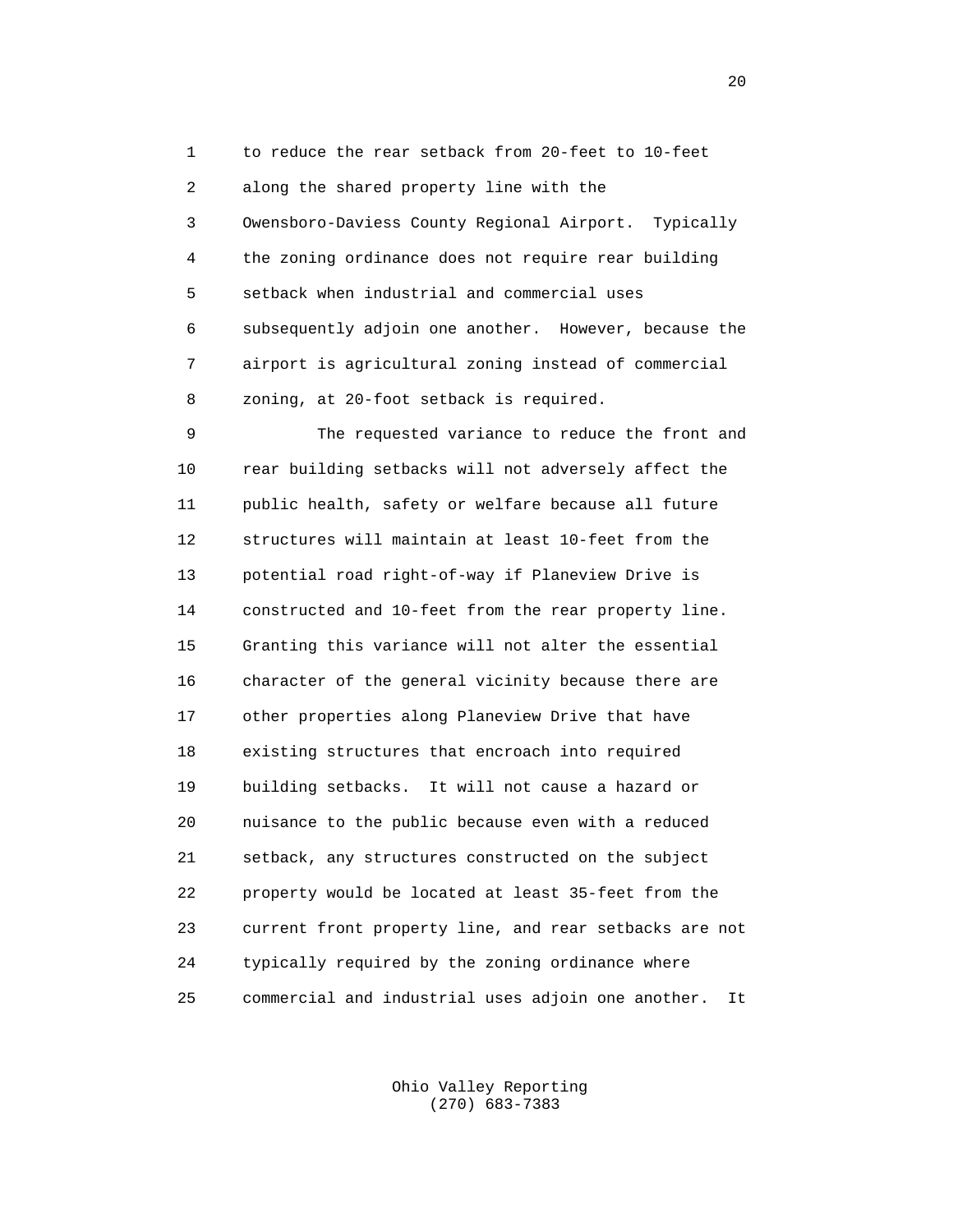1 may not allow an unreasonable circumvention of the 2 requirements of the zoning regulations because the 3 25-foot setback from the edge of the access easement 4 is a precautionary measure for a road that currently 5 is not planned to be constructed.

 6 The applicant is also requesting a variance in 7 order to eliminate portions of the required 8 landscaping where the property adjoins residential 9 zoning. Where industrial zoned properties adjoin 10 residentially zoned properties, a 10-foot wide 11 landscaping easement consisting of a 6-foot tall 12 continuous element and one tree per 40-linear feet of 13 shared boundary is required.

 14 The applicant is requesting to waive the tree 15 requirement where the subject property adjoins 16 residential property along Planeview Drive, but will 17 still install a 6-foot tall continuous element to 18 screen the use.

 19 Staff finds the requested variance to 20 eliminate one required tree per 40-feet of shared 21 boundary will not adversely affect the public health, 22 safety or welfare because the use will still be 23 effectively screened along the shared boundary line by 24 the required 6-foot tall continuous element. Granting 25 this variance will not alter the essential character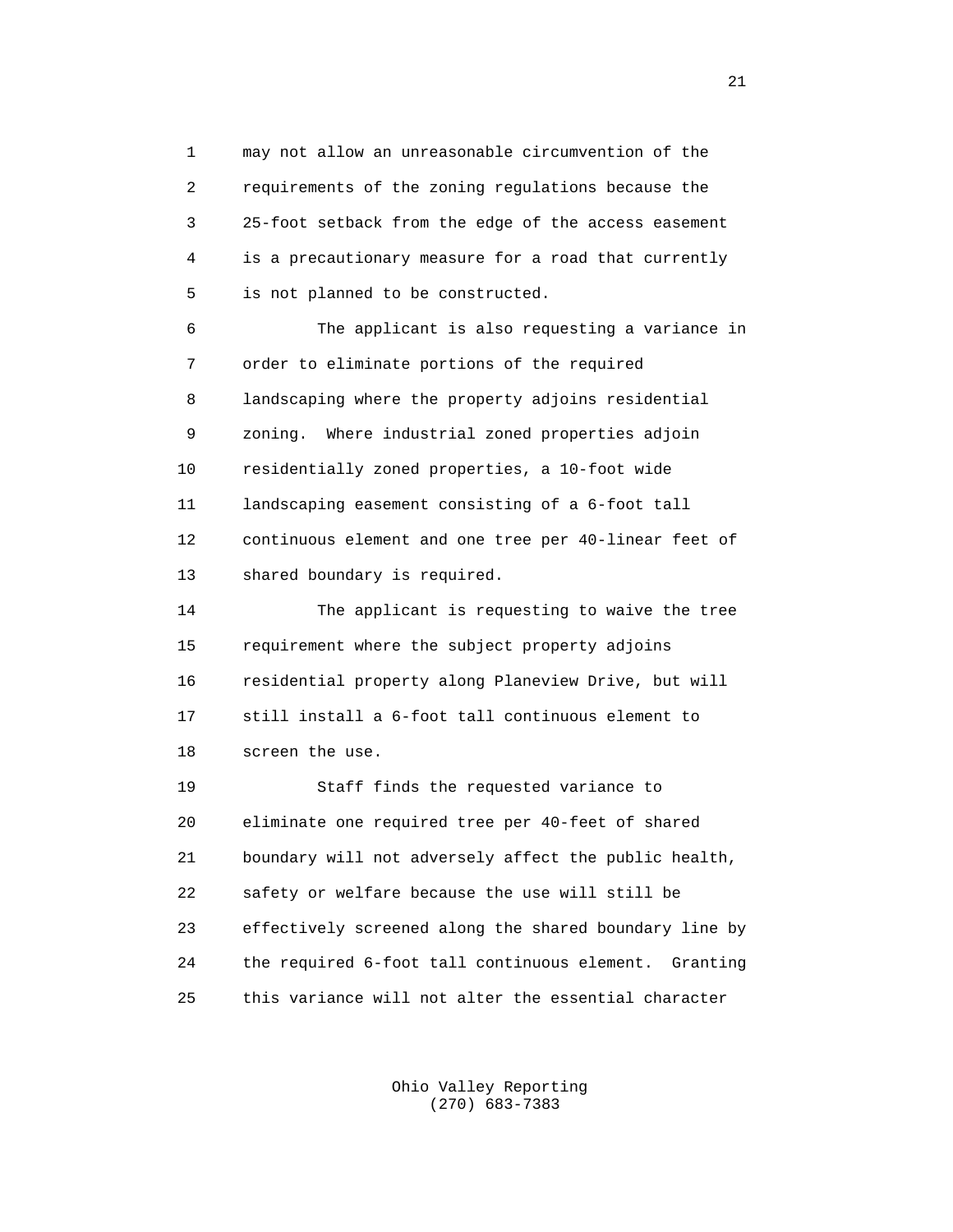1 of the general vicinity because landscaping is 2 uncommon for other nonresidential uses in the area. 3 It will not cause a hazard or nuisance to the public 4 because the applicant owns all of the adjacent 5 residential properties along Planeview Drive. It may 6 allow an unreasonable circumvention of the 7 requirements of the zoning regulations because there 8 is sufficient space on the property to install the 9 required trees. 10 Staff recommends approval of the request 11 subject to the following conditions: 12 1. Obtain approval of a Final Development 13 Plan. 14 2. Obtain all necessary building, electrical 15 and HVAC permits, inspections and certificates of 16 occupancy and compliance. 17 Staff would like to enter the Staff Report 18 into the record as Exhibit E. 19 CHAIRMAN: Thank you. 20 Is there anyone here wishing to speak on 21 behalf of the applicant? 22 MS. KNIGHT: Please state your name for the 23 record. 24 MR. TAYLOR: Clay Taylor. 25 (CLAY TAYLOR SWORN BY ATTORNEY.)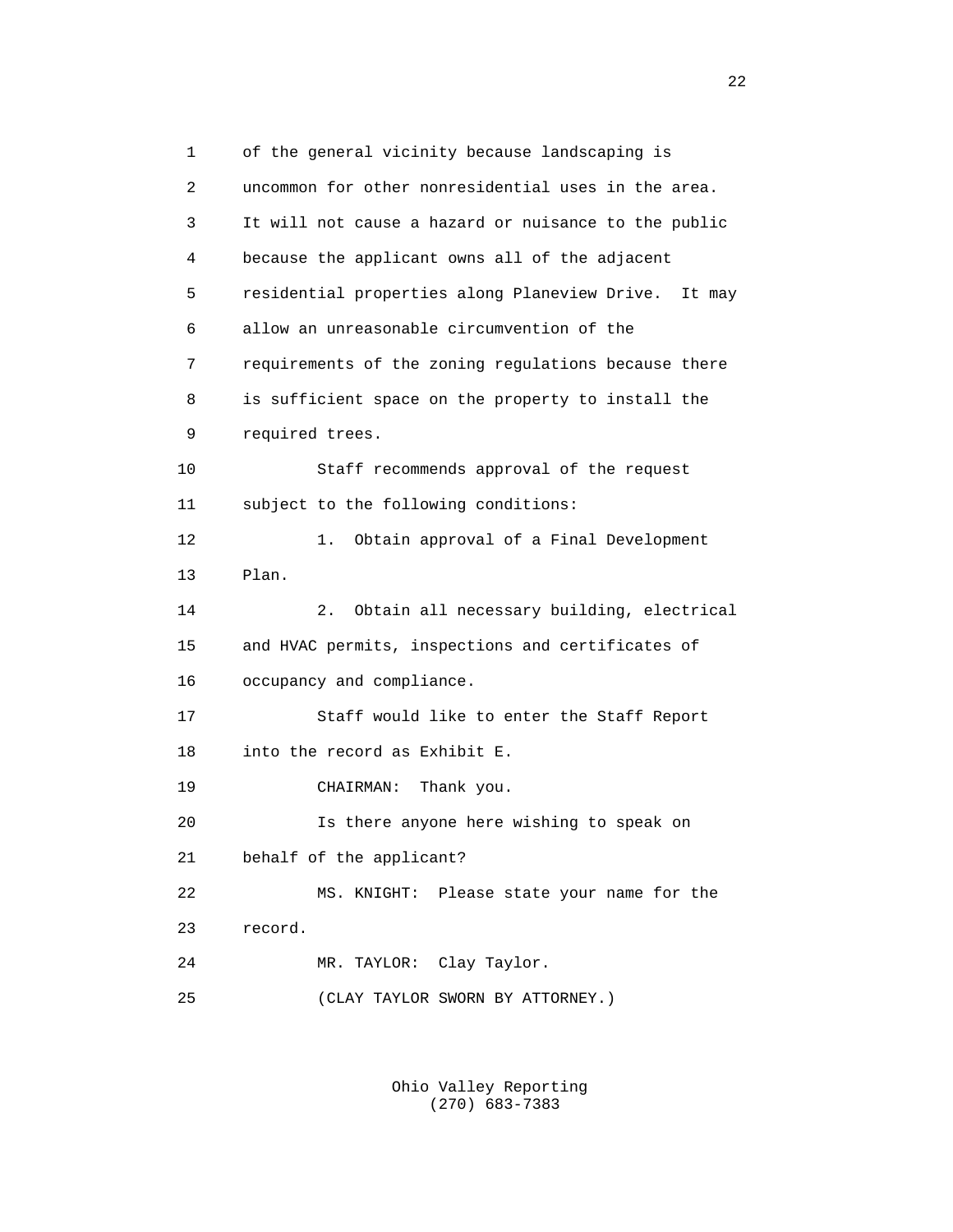1 MR. TAYLOR: I don't have anything to add from 2 the Staff Report, but happy to take any questions if 3 there are any. 4 CHAIRMAN: Does anyone have any questions to 5 ask Mr. Taylor regarding the application? 6 (NO RESPONSE) 7 CHAIRMAN: Anyone on the Board? 8 (NO RESPONSE) 9 CHAIRMAN: If not I'll entertain a motion. 10 MR. JEAN: I would like to make a motion to 11 approve the variance based on the Staff Report and 12 site visit with the 8 findings and the two conditions. 13 CHAIRMAN: Motion by Mr. Jean. Is there a 14 second? 15 MS. MASON: Second. 16 CHAIRMAN: Second by Ms. Mason. Any question 17 on the motion? 18 (NO RESPONSE) 19 CHAIRMAN: All in favor of the motion raise 20 your right hand. 21 (ALL BOARD MEMBERS PRESENT RESPONDED AYE.) 22 CHAIRMAN: Motion carries unanimously. 23 ITEM 7 24 5872 Highway 1389, zoned P-1 Professional/Service Consider a request for a Variance in order to reduce<br>25 the minimum width for a two-way commercial drive from the minimum width for a two-way commercial drive from 24-feet wide to 18-feet wide.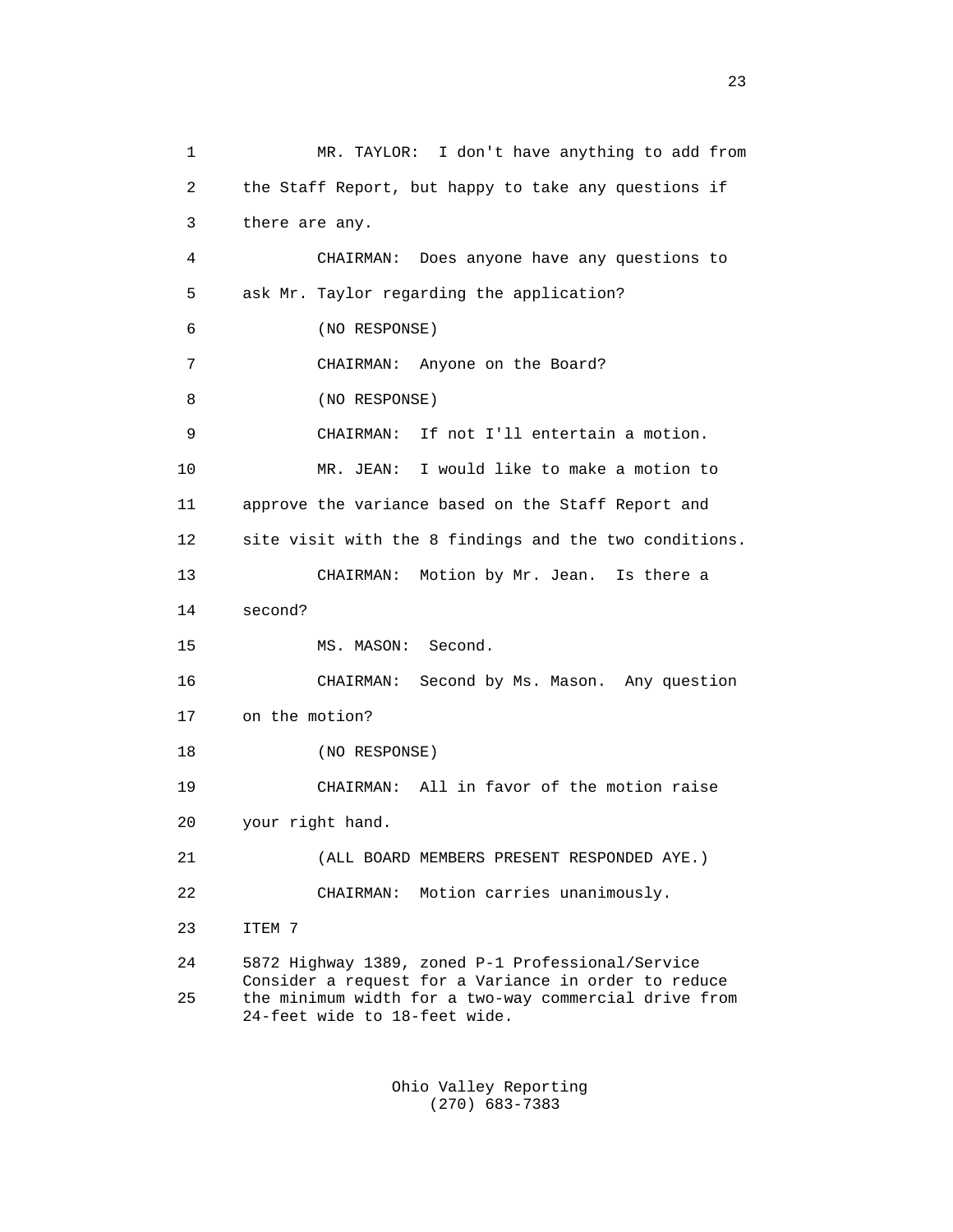1 Reference: Zoning Ordinance Article 13, Section 13.161<br>2 Applic Applicant: Griffin Residuals, LLC; ASVG Properties, LLC **LLC**  3 4 MR. CRUM: The subject property is a 3.65 acre 5 lot that is zoned P-1 Professional Service. In 2021, 6 the property was rezoned from A-R Rural Agriculture 7 and R-1A Single-Family Residential to P-1 8 Professional/Service. 9 The site is the former location of Field 10 House, a nonprofit use that used the property for 11 hosting events and retreats. The applicant purchased 12 the property with the goal of establishing an 13 engineering office; however, the change in use 14 triggers the need to bring the site into compliance 15 with zoning ordinance requirement. 16 The existing driveway that served the Field 17 House use is approximately 12-feet in width, well 18 below the 24-foot minimum width for two-way commercial 19 drives. The ability for the parcel to meet the 20 driveway width requirement is limited by the 21 property's "pipe stem" shape where it narrows 20-foot 22 wide strip of the property provides road frontage and 23 access to Highway 1389. At 18-foot in width, the 24 proposed driveway will be able to accommodate two 25 9-feet wide travel lanes which should be sufficient to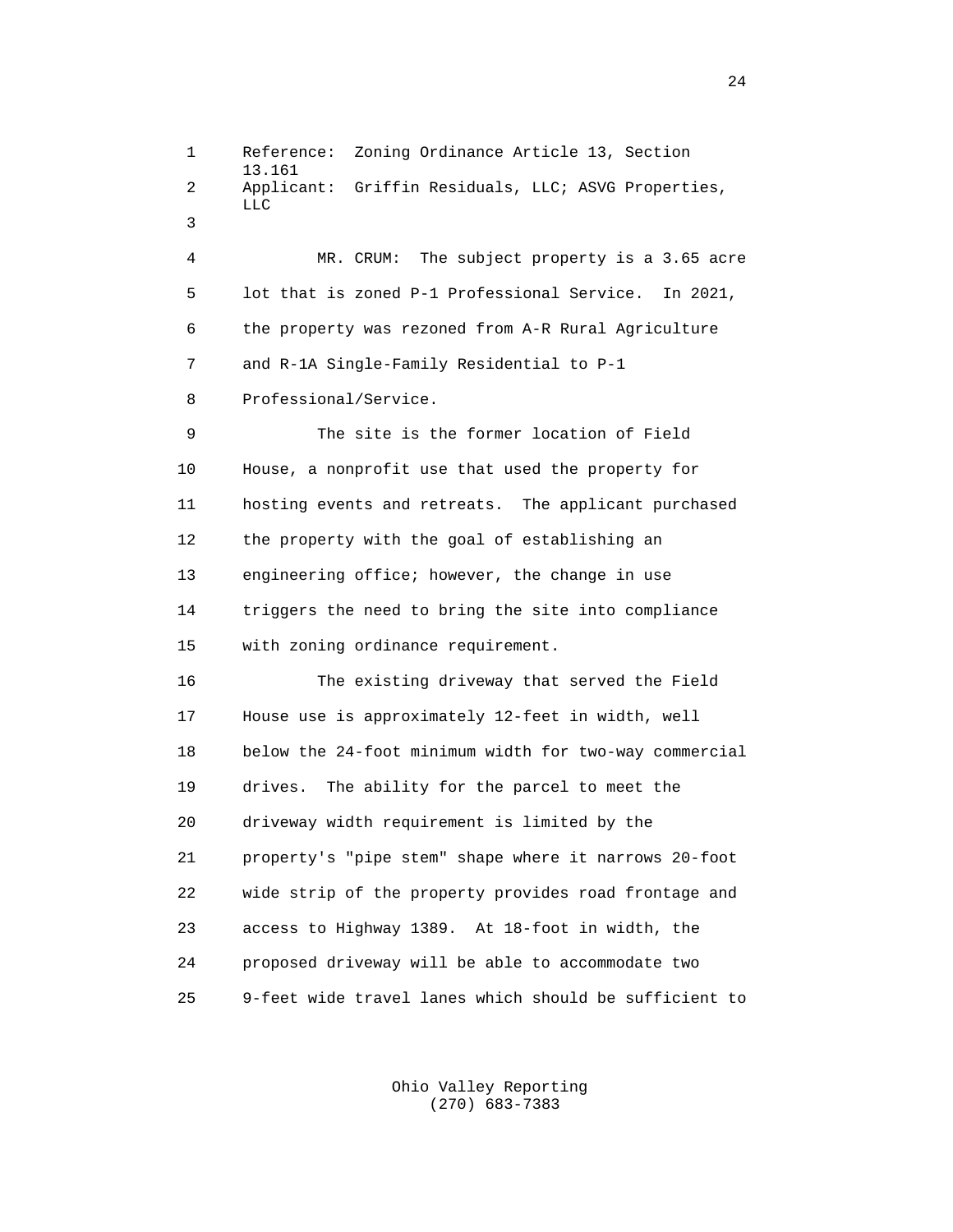1 accommodate low levels of two-directional traffic, if 2 needed.

 3 Granting the variance will not adversely 4 affect the public health, safety or welfare because 5 while the driveway does not meet the ordinance's 6 minimum width requirement, the proposed 18-foot wide 7 driveway should still be large enough to safely 8 accommodate low levels of commercial traffic. It will 9 not alter the essential character of the general 10 vicinity because the property has an existing 11 non-residential drive at this location. It will not 12 cause a hazard or nuisance to the public because the 13 proposed driveway will be wider than the 12-foot wide 14 non-residential driveway that served the previous use. 15 It will not create an unreasonable circumvention of 16 the requirements of the zoning ordinance because the 17 narrow width of the property along the access stem 18 limits the applicant's ability to expand the drive to 19 meet ordinance requirements. 20 Staff recommends approval subject to the 21 following conditions:

 22 1. Obtain approval of a Site Plan or Final 23 Development Plan. 24 2. Obtain all necessary building, electrical 25 and HVAC permits, inspections and certificates of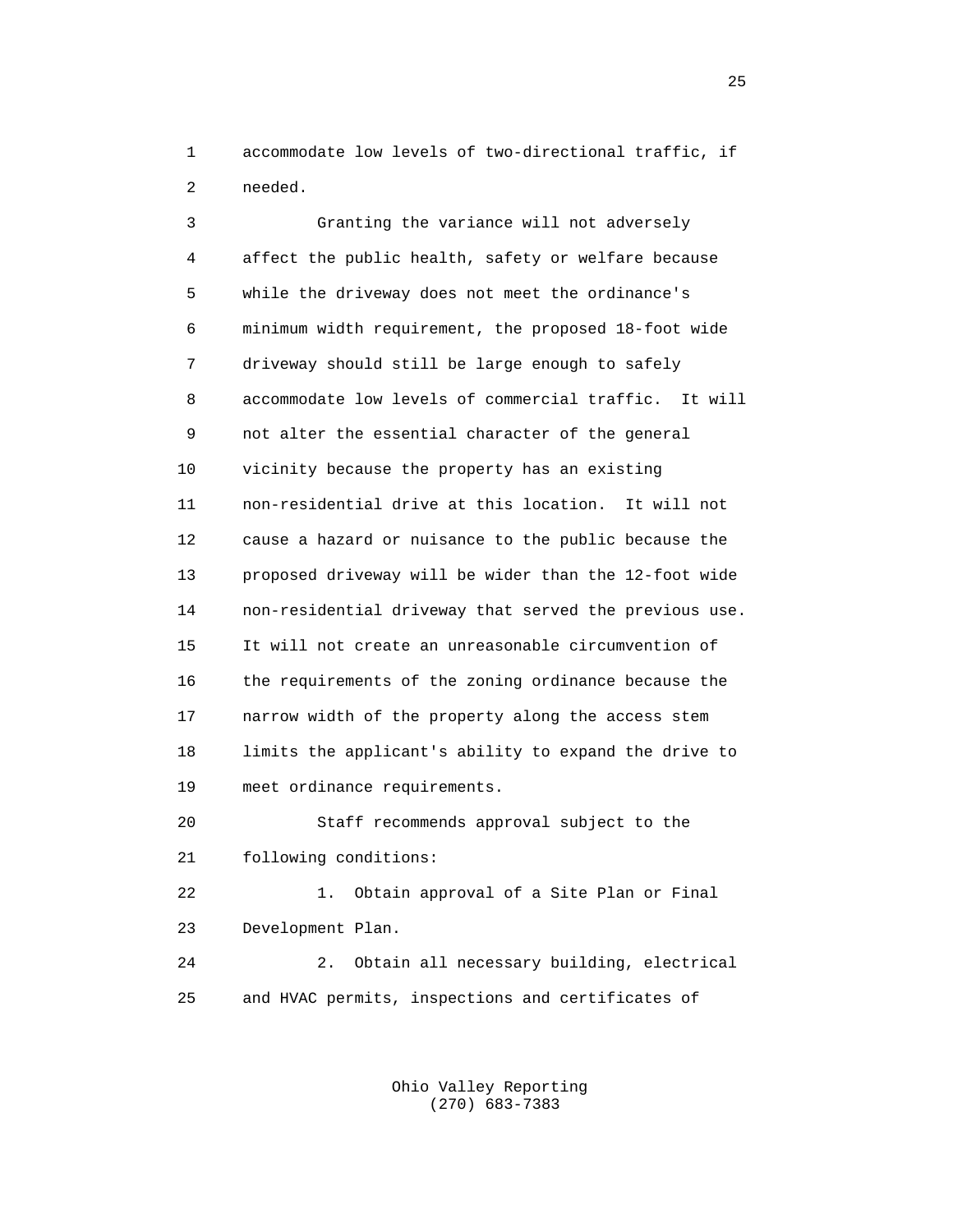1 occupancy and compliance. 2 Staff would like to enter the Staff Report 3 into the record as Exhibit F. 4 CHAIRMAN: Thank you. 5 Is there anyone here representing the 6 applicant? 7 MS. KNIGHT: Please state your name the 8 record. 9 MR. GRIFFIN: William Griffin. 10 (WILLIAM GRIFFIN SWORN BY ATTORNEY.) 11 CHAIRMAN: Does anyone have questions of 12 Mr. Griffin? 13 Come to the microphone. 14 MS. KNIGHT: Ma'am, if you could state your 15 name, please. 16 MS. WATSON: It's Megan Watson. 17 (MEGAN WATSON SWORN BY ATTORNEY.) 18 MS. WATSON: I own the property at 6323. It's 19 right in front of that property. I'm just wanting to 20 know are you -- what are you wanting to do? Are you 21 still just going to have a property there with 22 somebody living there? The last meeting that I was 23 overhearing, are you wanting to make the drive bigger? 24 I'm not understanding. 25 CHAIRMAN: Mr. Griffin, you need to come to he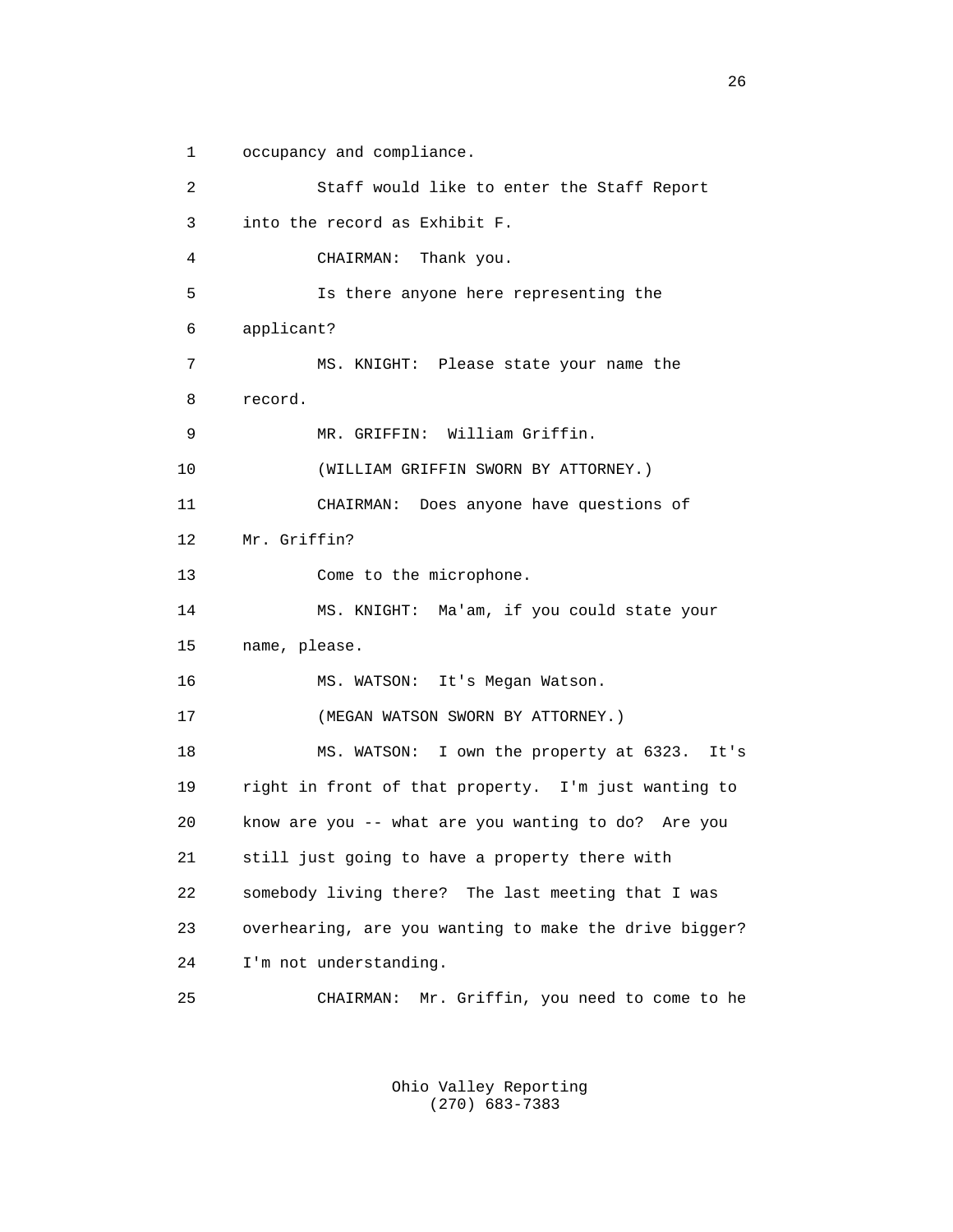1 mike.

| 2  | MR. GRIFFIN: No. This is part of the                  |
|----|-------------------------------------------------------|
| 3  | rezoning to be able to use it for any type of         |
| 4  | professional use. Would require a variance or else we |
| 5  | would have to widen that driveway. So this is to      |
| 6  | avoid doing a lot of construction.                    |
| 7  | CHAIRMAN: Thank you. Does that answer your            |
| 8  | question?                                             |
| 9  | MS. WATSON: Yes.                                      |
| 10 | CHAIRMAN: Thank you. Do you have other                |
| 11 | questions?                                            |
| 12 | MS. WATSON:<br>No.                                    |
| 13 | CHAIRMAN: Any board member have questions?            |
| 14 | (NO RESPONSE)                                         |
| 15 | CHAIRMAN: I'll entertain a motion.                    |
| 16 | MS. MASON: I move for approval based on the           |
| 17 | Staff Report and the fact that the property does not  |
| 18 | allow enough space for the 24-foot driveway; so the   |
| 19 | 18-foot will accommodate the two-way traffic and with |
| 20 | the Conditions 1 and 2.                               |
| 21 | Thank you, Mrs. Mason.<br>CHAIRMAN:                   |
| 22 | Is there a second?                                    |
| 23 | Second.<br>MR. GLENN:                                 |
| 24 | Second by Mr. Glenn. All in favor<br>CHAIRMAN:        |
| 25 | of the motion raise your hand.                        |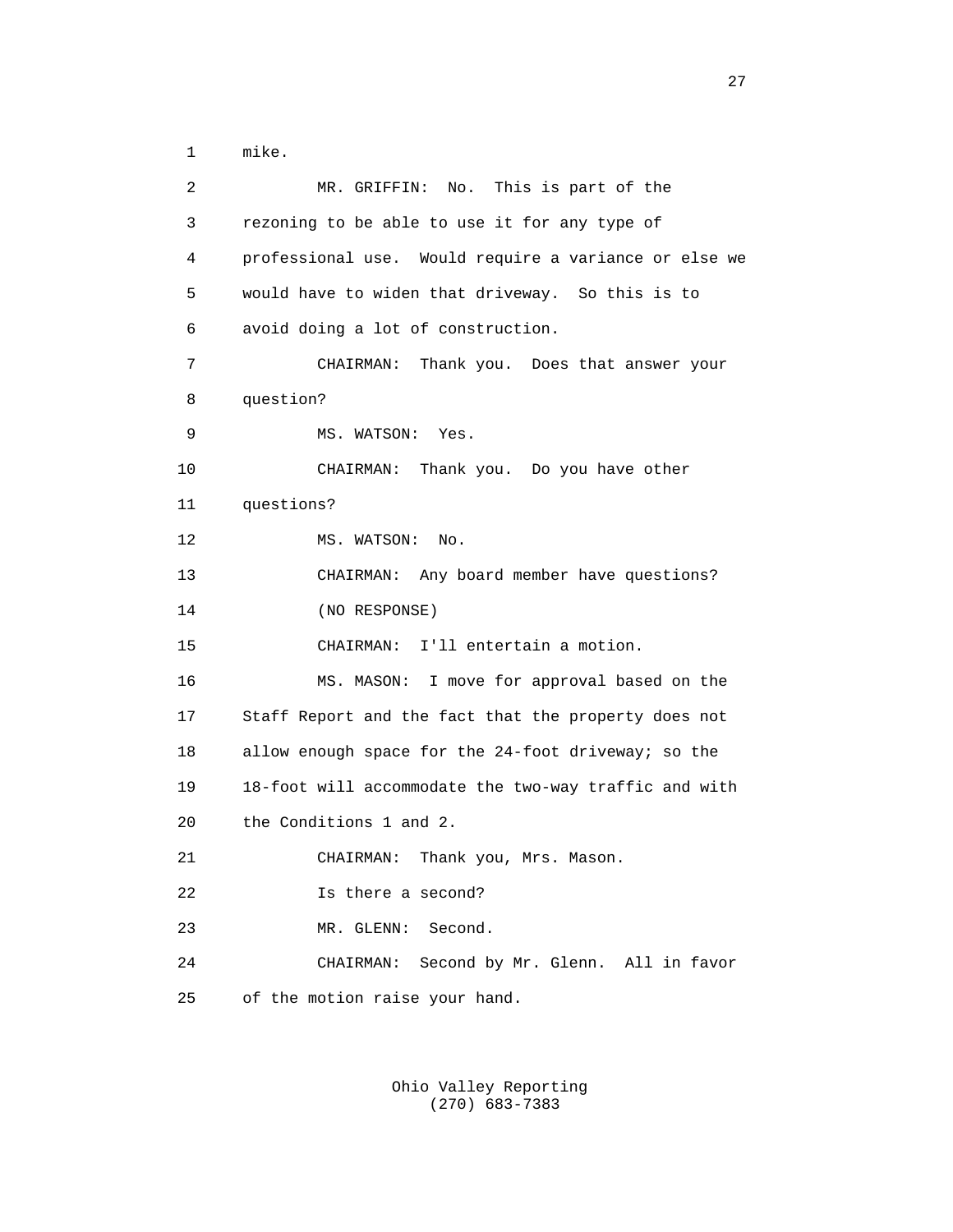1 (ALL BOARD MEMBERS PRESENT RESPONDED AYE.) 2 CHAIRMAN: Motion carries unanimously. 3 Any other business to come before the Board? 4 (NO RESPONSE) 5 CHAIRMAN: Entertain one more motion. 6 MR. REEVES: Motion to adjoin. 7 CHAIRMAN: Motion to adjourn by Mr. Reeves. 8 MS. MASON: Second. 9 CHAIRMAN: Second by Ms. Mason. All in favor 10 raise your right hand. 11 (ALL BOARD MEMBERS PRESENT RESPONDED AYE.) 12 CHAIRMAN: We were adjourned. 13 ---------------------------------------------- 14 15 16 17 18 19 20 21 22 23 24 25